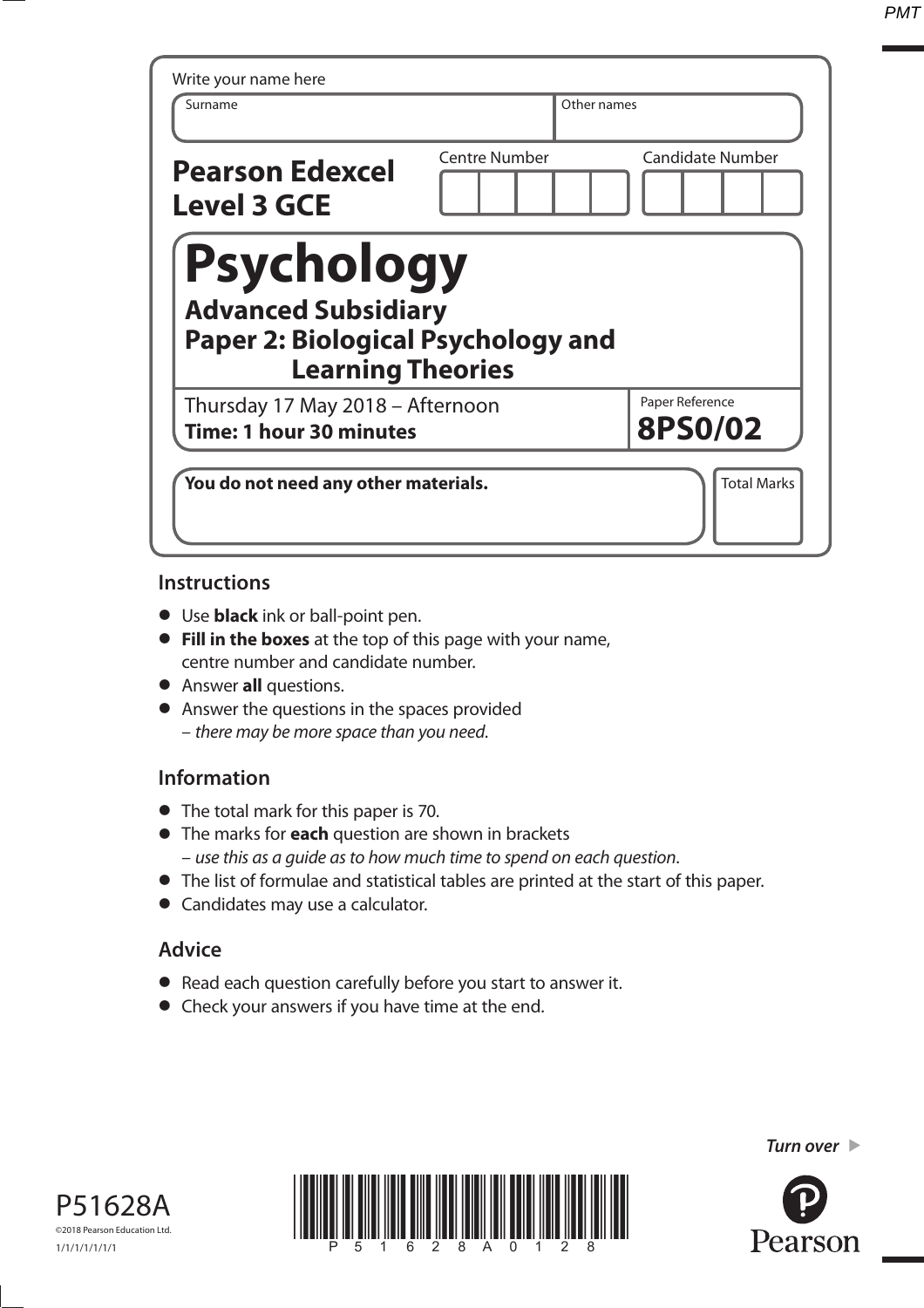**DONOTWRITEINMENTSAREM** 

**DOMORWRITEIN NEEDS AREA** 

**DONORWRITESMSELSARER** 

#### **FORMULAE AND STATISTICAL TABLES**

# **Standard deviation (sample estimate)**

$$
\sqrt{\left(\frac{\sum (x-\bar{x})^2}{n-1}\right)}
$$

**Spearman's rank correlation coefficient**

$$
1-\frac{6\sum d^2}{n(n^2-1)}
$$

# **Critical values for Spearman's rank**

|    |       | Level of significance for a one-tailed test |       |       |        |
|----|-------|---------------------------------------------|-------|-------|--------|
|    | 0.05  | 0.025                                       | 0.01  | 0.005 | 0.0025 |
|    |       | Level of significance for a two-tailed test |       |       |        |
| N  | 0.10  | 0.05                                        | 0.025 | 0.01  | 0.005  |
| 5  | 0.900 | 1.000                                       | 1.000 | 1.000 | 1.000  |
| 6  | 0.829 | 0.886                                       | 0.943 | 1.000 | 1.000  |
| 7  | 0.714 | 0.786                                       | 0.893 | 0.929 | 0.964  |
| 8  | 0.643 | 0.738                                       | 0.833 | 0.881 | 0.905  |
| 9  | 0.600 | 0.700                                       | 0.783 | 0.833 | 0.867  |
| 10 | 0.564 | 0.648                                       | 0.745 | 0.794 | 0.830  |
| 11 | 0.536 | 0.618                                       | 0.709 | 0.755 | 0.800  |
| 12 | 0.503 | 0.587                                       | 0.678 | 0.727 | 0.769  |
| 13 | 0.484 | 0.560                                       | 0.648 | 0.703 | 0.747  |
| 14 | 0.464 | 0.538                                       | 0.626 | 0.679 | 0.723  |
| 15 | 0.446 | 0.521                                       | 0.604 | 0.654 | 0.700  |
| 16 | 0.429 | 0.503                                       | 0.582 | 0.635 | 0.679  |
| 17 | 0.414 | 0.485                                       | 0.566 | 0.615 | 0.662  |
| 18 | 0.401 | 0.472                                       | 0.550 | 0.600 | 0.643  |
| 19 | 0.391 | 0.460                                       | 0.535 | 0.584 | 0.628  |
| 20 | 0.380 | 0.447                                       | 0.520 | 0.570 | 0.612  |
| 21 | 0.370 | 0.435                                       | 0.508 | 0.556 | 0.599  |
| 22 | 0.361 | 0.425                                       | 0.496 | 0.544 | 0.586  |
| 23 | 0.353 | 0.415                                       | 0.486 | 0.532 | 0.573  |
| 24 | 0.344 | 0.406                                       | 0.476 | 0.521 | 0.562  |
| 25 | 0.337 | 0.398                                       | 0.466 | 0.511 | 0.551  |
| 26 | 0.331 | 0.390                                       | 0.457 | 0.501 | 0.541  |
| 27 | 0.324 | 0.382                                       | 0.448 | 0.491 | 0.531  |
| 28 | 0.317 | 0.375                                       | 0.440 | 0.483 | 0.522  |
| 29 | 0.312 | 0.368                                       | 0.433 | 0.475 | 0.513  |
| 30 | 0.306 | 0.362                                       | 0.425 | 0.467 | 0.504  |

**The calculated value must be equal to or exceed the critical value in this table for significance to be shown.**

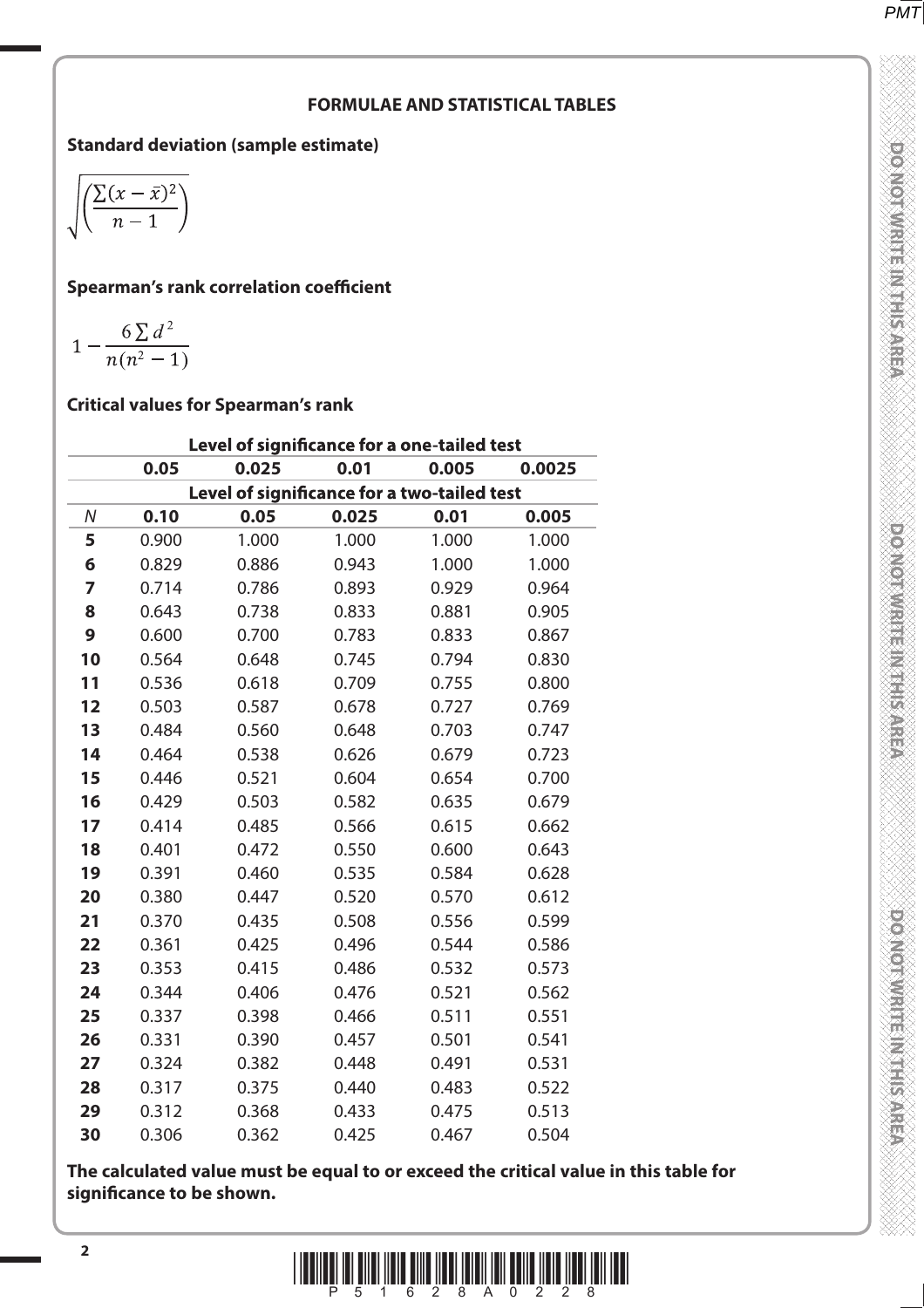**Chi-squared distribution formula**

**DO NOT WRITEIN THIS AREA** 

**DO NOTWRITE IN THIS AREA** 

**DO NOT WRITE IN THIS AREA** 

$$
X^2 = \sum \frac{(o - E)^2}{E} \qquad df = (r - 1)(c - 1)
$$

**Critical values for chi-squared distribution**

|                         |       |       |       | Level of significance for a one-tailed test |        |        |
|-------------------------|-------|-------|-------|---------------------------------------------|--------|--------|
|                         | 0.10  | 0.05  | 0.025 | 0.01                                        | 0.005  | 0.0005 |
|                         |       |       |       | Level of significance for a two-tailed test |        |        |
| df                      | 0.20  | 0.10  | 0.05  | 0.025                                       | 0.01   | 0.001  |
| 1                       | 1.64  | 2.71  | 3.84  | 5.02                                        | 6.64   | 10.83  |
| $\overline{\mathbf{2}}$ | 3.22  | 4.61  | 5.99  | 7.38                                        | 9.21   | 13.82  |
| 3                       | 4.64  | 6.25  | 7.82  | 9.35                                        | 11.35  | 16.27  |
| 4                       | 5.99  | 7.78  | 9.49  | 11.14                                       | 13.28  | 18.47  |
| 5                       | 7.29  | 9.24  | 11.07 | 12.83                                       | 15.09  | 20.52  |
| 6                       | 8.56  | 10.65 | 12.59 | 14.45                                       | 16.81  | 22.46  |
| 7                       | 9.80  | 12.02 | 14.07 | 16.01                                       | 18.48  | 24.32  |
| 8                       | 11.03 | 13.36 | 15.51 | 17.54                                       | 20.09  | 26.12  |
| 9                       | 12.24 | 14.68 | 16.92 | 19.02                                       | 21.67  | 27.88  |
| 10                      | 13.44 | 15.99 | 18.31 | 20.48                                       | 23.21  | 29.59  |
| 11                      | 14.63 | 17.28 | 19.68 | 21.92                                       | 24.73  | 31.26  |
| 12                      | 15.81 | 18.55 | 21.03 | 23.34                                       | 26.22  | 32.91  |
| 13                      | 16.99 | 19.81 | 22.36 | 24.74                                       | 27.69  | 34.53  |
| 14                      | 18.15 | 21.06 | 23.69 | 26.12                                       | 29.14  | 36.12  |
| 15                      | 19.31 | 22.31 | 25.00 | 27.49                                       | 30.58  | 37.70  |
| 16                      | 20.47 | 23.54 | 26.30 | 28.85                                       | 32.00  | 39.25  |
| 17                      | 21.62 | 24.77 | 27.59 | 30.19                                       | 33.41  | 40.79  |
| 18                      | 22.76 | 25.99 | 28.87 | 31.53                                       | 34.81  | 42.31  |
| 19                      | 23.90 | 27.20 | 30.14 | 32.85                                       | 36.19  | 43.82  |
| 20                      | 25.04 | 28.41 | 31.41 | 34.17                                       | 37.57  | 45.32  |
| 21                      | 26.17 | 29.62 | 32.67 | 35.48                                       | 38.93  | 46.80  |
| 22                      | 27.30 | 30.81 | 33.92 | 36.78                                       | 40.29  | 48.27  |
| 23                      | 28.43 | 32.01 | 35.17 | 38.08                                       | 41.64  | 49.73  |
| 24                      | 29.55 | 33.20 | 36.42 | 39.36                                       | 42.98  | 51.18  |
| 25                      | 30.68 | 34.38 | 37.65 | 40.65                                       | 44.31  | 52.62  |
| 26                      | 31.80 | 35.56 | 38.89 | 41.92                                       | 45.64  | 54.05  |
| 27                      | 32.91 | 36.74 | 40.11 | 43.20                                       | 46.96  | 55.48  |
| 28                      | 34.03 | 37.92 | 41.34 | 44.46                                       | 48.28  | 56.89  |
| 29                      | 35.14 | 39.09 | 42.56 | 45.72                                       | 49.59  | 58.30  |
| 30                      | 36.25 | 40.26 | 43.77 | 46.98                                       | 50.89  | 59.70  |
| 40                      | 47.27 | 51.81 | 55.76 | 59.34                                       | 63.69  | 73.40  |
| 50                      | 58.16 | 63.17 | 67.51 | 71.42                                       | 76.15  | 86.66  |
| 60                      | 68.97 | 74.40 | 79.08 | 83.30                                       | 88.38  | 99.61  |
| 70                      | 79.72 | 85.53 | 90.53 | 95.02                                       | 100.43 | 112.32 |

**The calculated value must be equal to or exceed the critical value in this table for significance to be shown.**

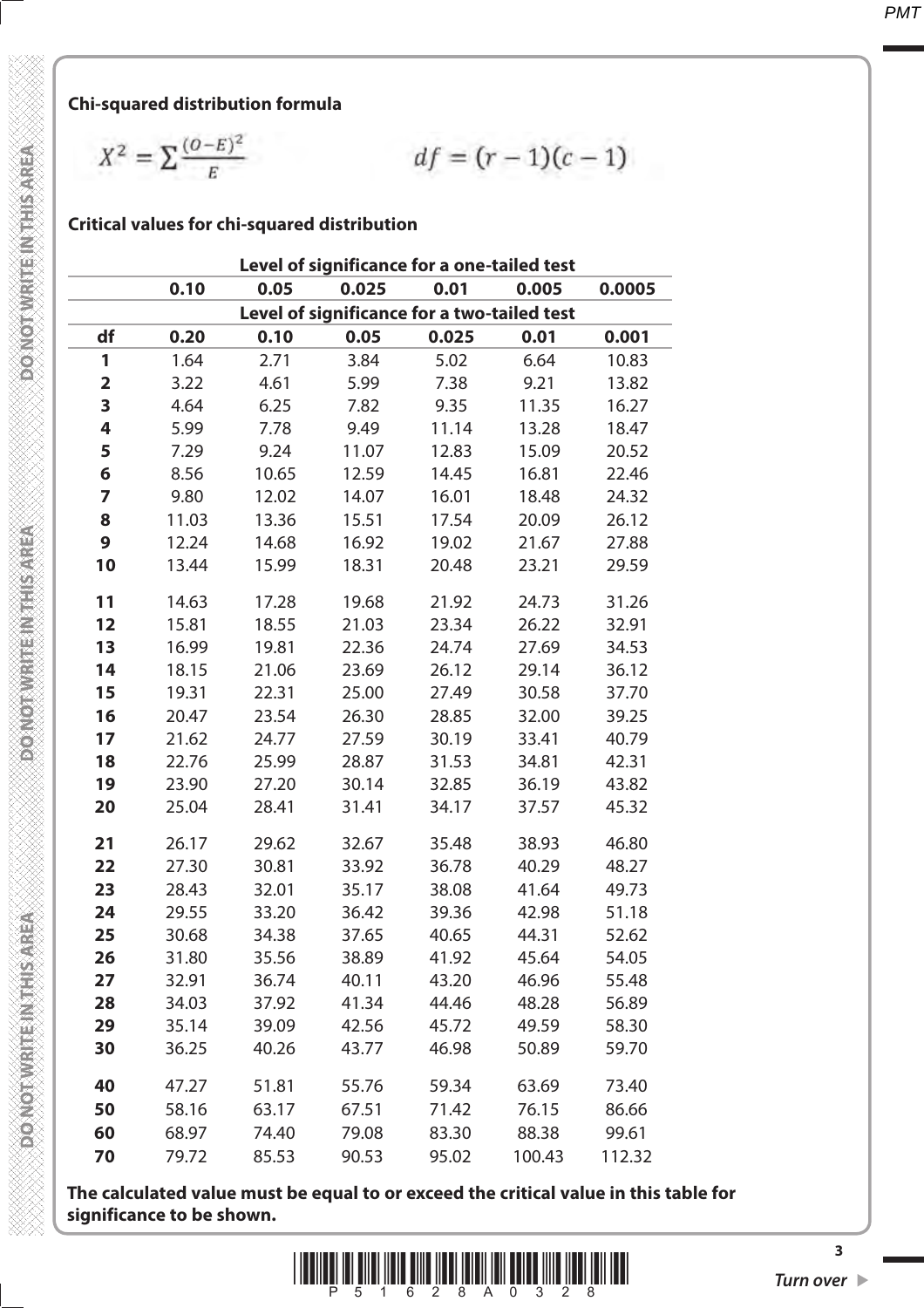DONOTWRITEINTHIS AREA

**DOWOTHING HEATHER** 

**DONO MISSING INSTITUTION** 

#### **Mann-Whitney U test formulae**

$$
U_a = n_a n_b + \frac{n_a(n_a+1)}{2} - \sum R_a
$$
  

$$
U_b = n_a n_b + \frac{n_b(n_b+1)}{2} - \sum R_b
$$

(U is the smaller of U<sub>a</sub> and U<sub>b</sub>)

## **Critical values for the Mann-Whitney U test**

|                                                      |                |                |                |    |    |    |    | $N_{\rm b}$ |    |    |     |     |     |     |     |     |
|------------------------------------------------------|----------------|----------------|----------------|----|----|----|----|-------------|----|----|-----|-----|-----|-----|-----|-----|
|                                                      | 5              | 6              | $\overline{7}$ | 8  | 9  | 10 | 11 | 12          | 13 | 14 | 15  | 16  | 17  | 18  | 19  | 20  |
| $N_{\rm a}$                                          |                |                |                |    |    |    |    |             |    |    |     |     |     |     |     |     |
| $p \le 0.05$ (one-tailed), $p \le 0.10$ (two-tailed) |                |                |                |    |    |    |    |             |    |    |     |     |     |     |     |     |
| 5                                                    | $\overline{4}$ | 5              | 6              | 8  | 9  | 11 | 12 | 13          | 15 | 16 | 18  | 19  | 20  | 22  | 23  | 25  |
| 6                                                    | 5              | $\overline{7}$ | 8              | 10 | 12 | 14 | 16 | 17          | 19 | 21 | 23  | 25  | 26  | 28  | 30  | 32  |
| $\overline{7}$                                       | 6              | 8              | 11             | 13 | 15 | 17 | 19 | 21          | 24 | 26 | 28  | 30  | 33  | 35  | 37  | 39  |
| 8                                                    | 8              | 10             | 13             | 15 | 18 | 20 | 23 | 26          | 28 | 31 | 33  | 36  | 39  | 41  | 44  | 47  |
| 9                                                    | 9              | 12             | 15             | 18 | 21 | 24 | 27 | 30          | 33 | 36 | 39  | 42  | 45  | 48  | 51  | 54  |
| 10                                                   | 11             | 14             | 17             | 20 | 24 | 27 | 31 | 34          | 37 | 41 | 44  | 48  | 51  | 55  | 58  | 62  |
| 11                                                   | 12             | 16             | 19             | 23 | 27 | 31 | 34 | 38          | 42 | 46 | 50  | 54  | 57  | 61  | 65  | 69  |
| 12                                                   | 13             | 17             | 21             | 26 | 30 | 34 | 38 | 42          | 47 | 51 | 55  | 60  | 64  | 68  | 72  | 77  |
| 13                                                   | 15             | 19             | 24             | 28 | 33 | 37 | 42 | 47          | 51 | 56 | 61  | 65  | 70  | 75  | 80  | 84  |
| 14                                                   | 16             | 21             | 26             | 31 | 36 | 41 | 46 | 51          | 56 | 61 | 66  | 71  | 77  | 82  | 87  | 92  |
| 15                                                   | 18             | 23             | 28             | 33 | 39 | 44 | 50 | 55          | 61 | 66 | 72  | 77  | 83  | 88  | 94  | 100 |
| 16                                                   | 19             | 25             | 30             | 36 | 42 | 48 | 54 | 60          | 65 | 71 | 77  | 83  | 89  | 95  | 101 | 107 |
| 17                                                   | 20             | 26             | 33             | 39 | 45 | 51 | 57 | 64          | 70 | 77 | 83  | 89  | 96  | 102 | 109 | 115 |
| 18                                                   | 22             | 28             | 35             | 41 | 48 | 55 | 61 | 68          | 75 | 82 | 88  | 95  | 102 | 109 | 116 | 123 |
| 19                                                   | 23             | 30             | 37             | 44 | 51 | 58 | 65 | 72          | 80 | 87 | 94  | 101 | 109 | 116 | 123 | 130 |
| 20                                                   | 25             | 32             | 39             | 47 | 54 | 62 | 69 | 77          | 84 | 92 | 100 | 107 | 115 | 123 | 130 | 138 |

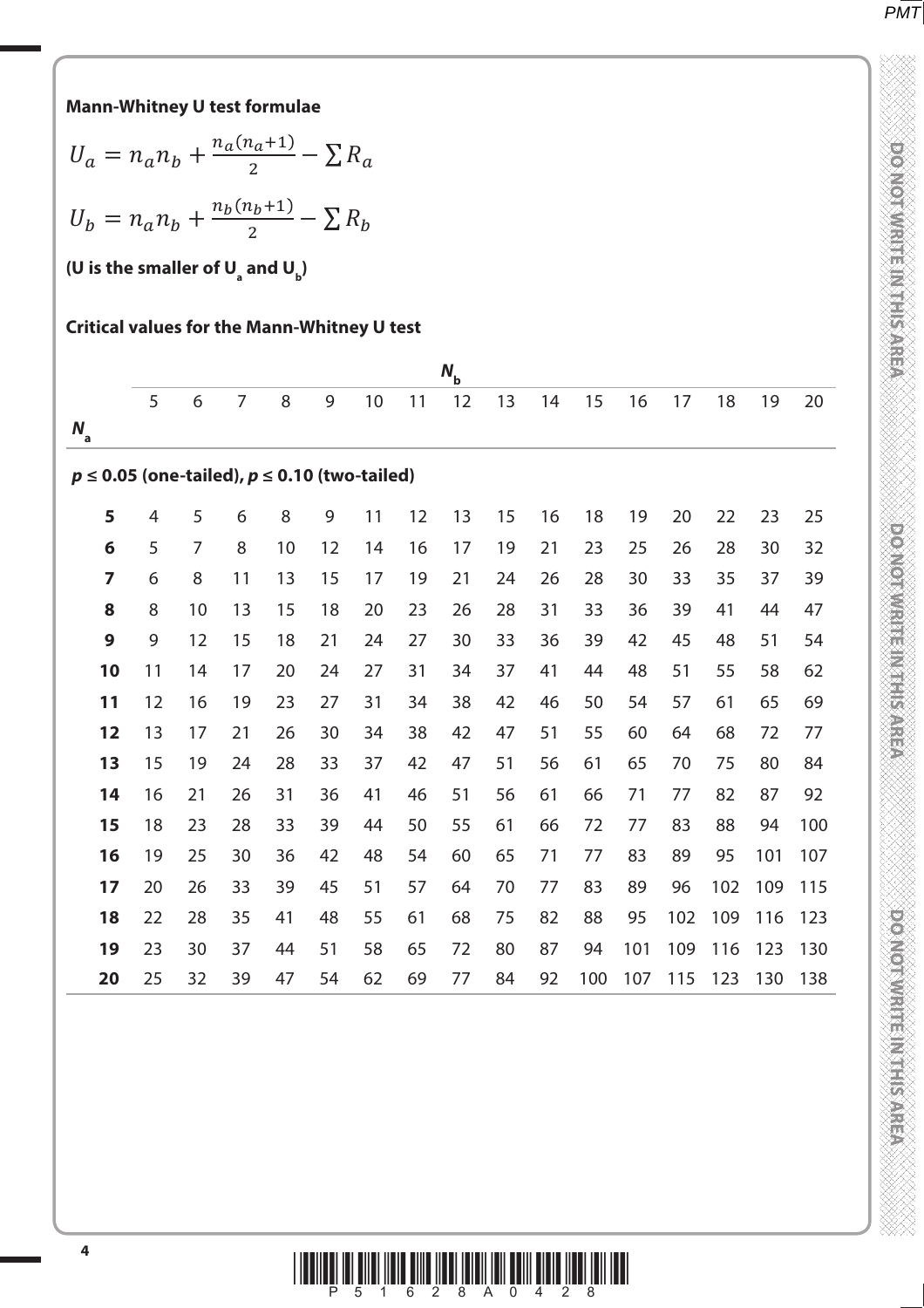|                                                       |                |                |                |          |          |          |          | $N_{\rm b}$ |          |          |          |          |          |          |          |          |
|-------------------------------------------------------|----------------|----------------|----------------|----------|----------|----------|----------|-------------|----------|----------|----------|----------|----------|----------|----------|----------|
|                                                       | 5              | 6              | $\overline{7}$ | 8        | 9        | 10       | 11       | 12          | 13       | 14       | 15       | 16       | 17       | 18       | 19       | 20       |
| $N_{\rm a}$                                           |                |                |                |          |          |          |          |             |          |          |          |          |          |          |          |          |
|                                                       |                |                |                |          |          |          |          |             |          |          |          |          |          |          |          |          |
| $p \le 0.01$ (one-tailed), $p \le 0.02$ (two-tailed)  |                |                |                |          |          |          |          |             |          |          |          |          |          |          |          |          |
| 5                                                     | 1              | $\overline{2}$ | 3              | 4        | 5        | 6        | 7        | 8           | 9        | 10       | 11       | 12       | 13       | 14       | 15       | 16       |
| 6                                                     | $\overline{2}$ | 3              | $\overline{4}$ | 6        | 7        | 8        | 9        | 11          | 12       | 13       | 15       | 16       | 18       | 19       | 20       | 22       |
| 7                                                     | 3              | $\overline{4}$ | 6              | 7        | 9        | 11       | 12       | 14          | 16       | 17       | 19       | 21       | 23       | 24       | 26       | 28       |
| 8                                                     | $\overline{4}$ | 6              | $\overline{7}$ | 9        | 11       | 13       | 15       | 17          | 20       | 22       | 24       | 26       | 28       | 30       | 32       | 34       |
| 9                                                     | 5              | $\overline{7}$ | 9              | 11       | 14       | 16       | 18       | 21          | 23       | 26       | 28       | 31       | 33       | 36       | 38       | 40       |
| 10<br>11                                              | 6<br>7         | 8<br>9         | 11             | 13       | 16       | 19<br>22 | 22<br>25 | 24          | 27       | 30       | 33<br>37 | 36<br>41 | 38<br>44 | 41       | 44       | 47<br>53 |
| 12                                                    | 8              | 11             | 12<br>14       | 15<br>17 | 18<br>21 | 24       | 28       | 28<br>31    | 31<br>35 | 34<br>38 | 42       | 46       | 49       | 47<br>53 | 50<br>56 | 60       |
| 13                                                    | 9              | 12             | 16             | 20       | 23       | 27       | 31       | 35          | 39       | 43       | 47       | 51       | 55       | 59       | 63       | 67       |
| 14                                                    | 10             | 13             | 17             | 22       | 26       | 30       | 34       | 38          | 43       | 47       | 51       | 56       | 60       | 65       | 69       | 73       |
| 15                                                    | 11             | 15             | 19             | 24       | 28       | 33       | 37       | 42          | 47       | 51       | 56       | 61       | 66       | 70       | 75       | 80       |
| 16                                                    | 12             | 16             | 21             | 26       | 31       | 36       | 41       | 46          | 51       | 56       | 61       | 66       | 71       | 76       | 82       | 87       |
| 17                                                    | 13             | 18             | 23             | 28       | 33       | 38       | 44       | 49          | 55       | 60       | 66       | 71       | 77       | 82       | 88       | 93       |
| 18                                                    | 14             | 19             | 24             | 30       | 36       | 41       | 47       | 53          | 59       | 65       | 70       | 76       | 82       | 88       | 94       | 100      |
| 19                                                    | 15             | 20             | 26             | 32       | 38       | 44       | 50       | 56          | 63       | 69       | 75       | 82       | 88       | 94       | 101      | 107      |
| 20                                                    | 16             | 22             | 28             | 34       | 40       | 47       | 53       | 60          | 67       | 73       | 80       | 87       | 93       | 100      | 107      | 114      |
|                                                       |                |                |                |          |          |          |          | $N_{\rm b}$ |          |          |          |          |          |          |          |          |
|                                                       | 5              | 6              | $\overline{7}$ | 8        | 9        | 10       | 11       | 12          | 13       | 14       | 15       | 16       | 17       | 18       | 19       | 20       |
| Ν<br>a                                                |                |                |                |          |          |          |          |             |          |          |          |          |          |          |          |          |
| $p \le 0.025$ (one-tailed), $p \le 0.05$ (two-tailed) |                |                |                |          |          |          |          |             |          |          |          |          |          |          |          |          |
| 5                                                     | $\overline{2}$ | 3              | 5              | 6        | 7        | 8        | 9        | 11          | 12       | 13       | 14       | 15       | 17       | 18       | 19       | 20       |
| 6                                                     | 3              | 5              | 6              | 8        | 10       | 11       | 13       | 14          | 16       | 17       | 19       | 21       | 22       | 24       | 25       | 27       |
| 7                                                     | 5              | 6              | 8              | 10       | 12       | 14       | 16       | 18          | 20       | 22       | 24       | 26       | 28       | 30       | 32       | 34       |
| 8                                                     | 6              | 8              | 10             | 13       | 15       | 17       | 19       | 22          | 24       | 26       | 29       | 31       | 34       | 36       | 38       | 41       |
| 9                                                     | $\overline{7}$ | 10             | 12             | 15       | 17       | 20       | 23       | 26          | 28       | 31       | 34       | 37       | 39       | 42       | 45       | 48       |
| 10                                                    | 8              | 11             | 14             | 17       | 20       | 23       | 26       | 29          | 33       | 36       | 39       | 42       | 45       | 48       | 52       | 55       |
| 11<br>12                                              | 9<br>11        | 13<br>14       | 16<br>18       | 19<br>22 | 23<br>26 | 26<br>29 | 30<br>33 | 33<br>37    | 37<br>41 | 40<br>45 | 44<br>49 | 47<br>53 | 51<br>57 | 55<br>61 | 58<br>65 | 62<br>69 |
| 13                                                    | 12             | 16             | 20             | 24       | 28       | 33       | 37       | 41          | 45       | 50       | 54       | 59       | 63       | 67       | 72       | 76       |
| 14                                                    | 13             | 17             | 22             | 26       | 31       | 36       | 40       | 45          | 50       | 55       | 59       | 64       | 67       | 74       | 78       | 83       |
| 15                                                    | 14             | 19             | 24             | 29       | 34       | 39       | 44       | 49          | 54       | 59       | 64       | 70       | 75       | 80       | 85       | 90       |
| 16                                                    | 15             | 21             | 26             | 31       | 37       | 42       | 47       | 53          | 59       | 64       | 70       | 75       | 81       | 86       | 92       | 98       |
| 17                                                    | 17             | 22             | 28             | 34       | 39       | 45       | 51       | 57          | 63       | 67       | 75       | 81       | 87       | 93       | 99       | 105      |
| 18                                                    | 18             | 24             | 30             | 36       | 42       | 48       | 55       | 61          | 67       | 74       | 80       | 86       | 93       | 99       | 106      | 112      |
| 19                                                    | 19             | 25             | 32             | 38       | 45       | 52       | 58       | 65          | 72       | 78       | 85       | 92       | 99       | 106      | 113      | 119      |
| 20                                                    | 20             | 27             | 34             | 41       | 48       | 55       | 62       | 69          | 76       | 83       | 90       | 98       | 105      | 112      | 119      | 127      |

**DONOTWRITEIN THIS AREA** 

**DONOTWRITE INTHIS AREA** 

**PONOTWATENVTHSAREA** 

\*P51628A0528\* *Turn over*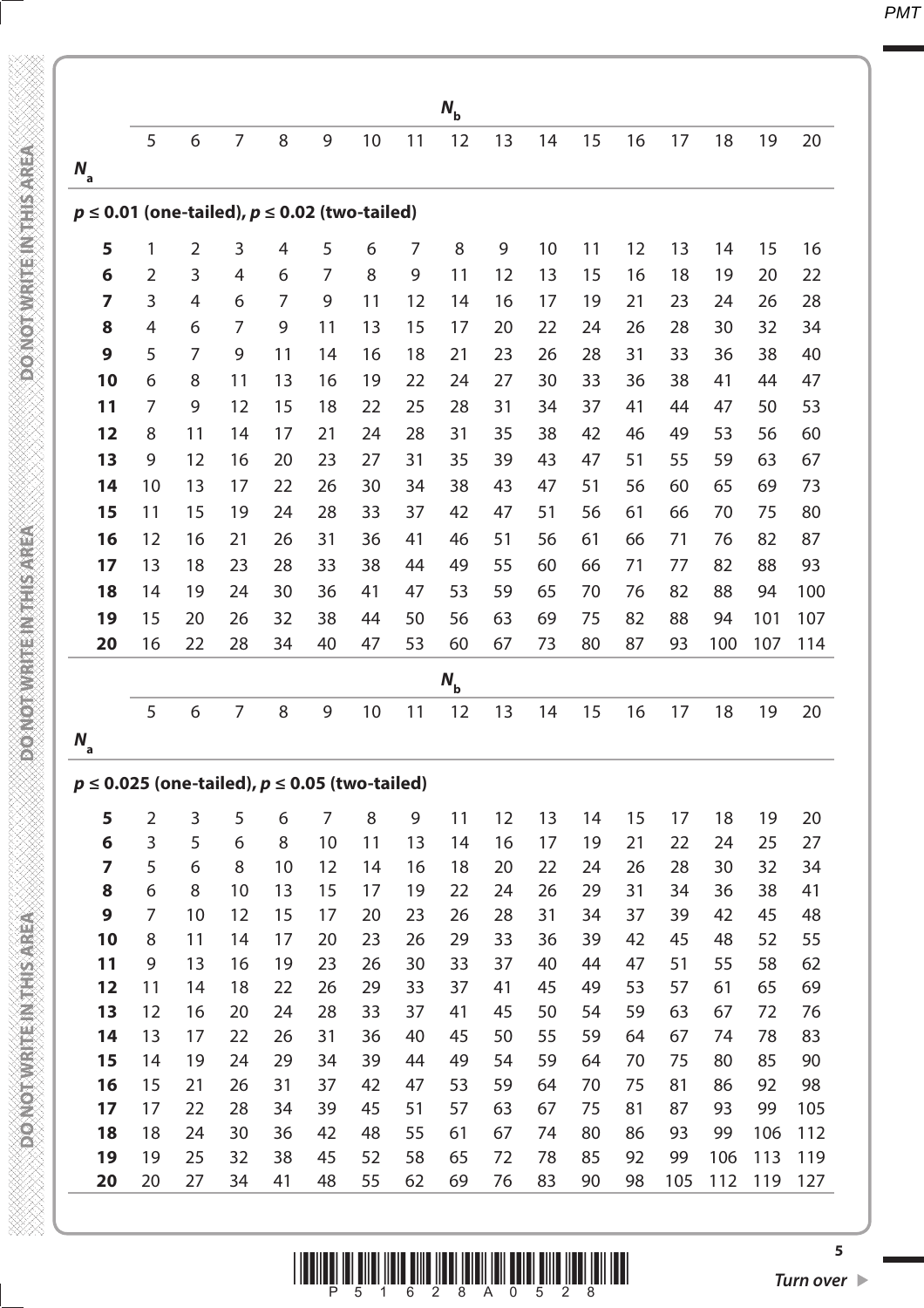**DONOTWRITEINTHIS AREA** 

**DOOKOONREHEINTER REEP** 

DONOTWORK STATES

|                                                       |                |                |                |                |                |    |                | $N_{\rm b}$ |                |    |    |    |    |    |    |     |
|-------------------------------------------------------|----------------|----------------|----------------|----------------|----------------|----|----------------|-------------|----------------|----|----|----|----|----|----|-----|
|                                                       | 5              | 6              | $\overline{7}$ | 8              | 9              | 10 | 11             | 12          | 13             | 14 | 15 | 16 | 17 | 18 | 19 | 20  |
| $N_{\rm a}$                                           |                |                |                |                |                |    |                |             |                |    |    |    |    |    |    |     |
| $p \le 0.005$ (one-tailed), $p \le 0.01$ (two-tailed) |                |                |                |                |                |    |                |             |                |    |    |    |    |    |    |     |
| 5                                                     | $\mathbf 0$    | 1              | 1              | $\overline{2}$ | 3              | 4  | 5              | 6           | $\overline{7}$ | 7  | 8  | 9  | 10 | 11 | 12 | 13  |
| 6                                                     | 1              | $\overline{2}$ | 3              | 4              | 5              | 6  | $\overline{7}$ | 9           | 10             | 11 | 12 | 13 | 15 | 16 | 17 | 18  |
| $\overline{7}$                                        | 1              | $\overline{3}$ | $\overline{4}$ | 6              | $\overline{7}$ | 9  | 10             | 12          | 13             | 15 | 16 | 18 | 19 | 21 | 22 | 24  |
| 8                                                     | $\overline{2}$ | $\overline{4}$ | 6              | $\overline{7}$ | 9              | 11 | 13             | 15          | 17             | 18 | 20 | 22 | 24 | 26 | 28 | 30  |
| 9                                                     | 3              | 5              | $\overline{7}$ | 9              | 11             | 13 | 16             | 18          | 20             | 22 | 24 | 27 | 29 | 31 | 33 | 36  |
| 10                                                    | $\overline{4}$ | 6              | 9              | 11             | 13             | 16 | 18             | 21          | 24             | 26 | 29 | 31 | 34 | 37 | 39 | 42  |
| 11                                                    | 5              | 7              | 10             | 13             | 16             | 18 | 21             | 24          | 27             | 30 | 33 | 36 | 39 | 42 | 45 | 48  |
| 12                                                    | 6              | 9              | 12             | 15             | 18             | 21 | 24             | 27          | 31             | 34 | 37 | 41 | 44 | 47 | 51 | 54  |
| 13                                                    | $\overline{7}$ | 10             | 13             | 17             | 20             | 24 | 27             | 31          | 34             | 38 | 42 | 45 | 49 | 53 | 56 | 60  |
| 14                                                    | 7              | 11             | 15             | 18             | 22             | 26 | 30             | 34          | 38             | 42 | 46 | 50 | 54 | 58 | 63 | 67  |
| 15                                                    | 8              | 12             | 16             | 20             | 24             | 29 | 33             | 37          | 42             | 46 | 51 | 55 | 60 | 64 | 69 | 73  |
| 16                                                    | 9              | 13             | 18             | 22             | 27             | 31 | 36             | 41          | 45             | 50 | 55 | 60 | 65 | 70 | 74 | 79  |
| 17                                                    | 10             | 15             | 19             | 24             | 29             | 34 | 39             | 44          | 49             | 54 | 60 | 65 | 70 | 75 | 81 | 86  |
| 18                                                    | 11             | 16             | 21             | 26             | 31             | 37 | 42             | 47          | 53             | 58 | 64 | 70 | 75 | 81 | 87 | 92  |
| 19                                                    | 12             | 17             | 22             | 28             | 33             | 39 | 45             | 51          | 56             | 63 | 69 | 74 | 81 | 87 | 93 | 99  |
| 20                                                    | 13             | 18             | 24             | 30             | 36             | 42 | 48             | 54          | 60             | 67 | 73 | 79 | 86 | 92 | 99 | 105 |

**The calculated value must be equal to or less than the critical value in this table for significance to be shown.**

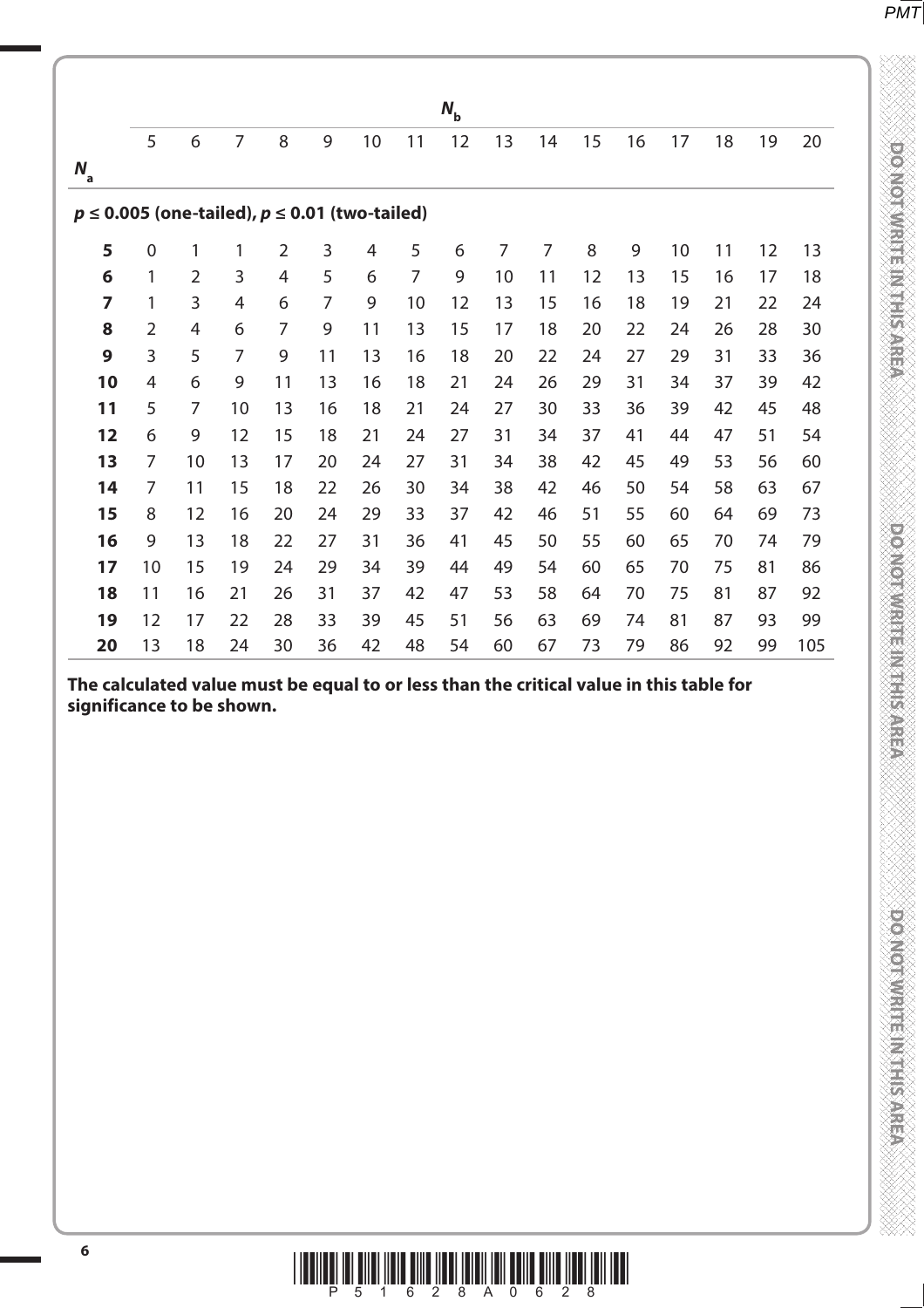## **Wilcoxon Signed Ranks test process**

- Calculate the difference between two scores by taking one from the other
- Rank the differences giving the smallest difference Rank 1

 Note: do not rank any differences of 0 and when adding the number of scores, do not count those with a difference of 0, and ignore the signs when calculating the difference

- Add up the ranks for positive differences
- Add up the ranks for negative differences
- T is the figure that is the smallest when the ranks are totalled (may be positive or negative)
- N is the number of scores left, ignore those with 0 difference

# **Critical values for the Wilcoxon Signed Ranks test**

|       |      | Level of significance for a one-tailed test |      |
|-------|------|---------------------------------------------|------|
|       | 0.05 | 0.025                                       | 0.01 |
|       |      | Level of significance for a two-tailed test |      |
| n     | 0.1  | 0.05                                        | 0.02 |
| $N=5$ | ი    |                                             |      |
| 6     | 2    |                                             |      |
|       | 3    | 2                                           |      |
| 8     | 5    | 3                                           |      |
| 9     | 8    | 5                                           | 3    |
| 10    | 11   | 8                                           | 5    |
| 11    | 13   | 10                                          | 7    |
| 12    | 17   | 13                                          | g    |

**The calculated value must be equal to or less than the critical value in this table for significance to be shown.** 



**ASSINGT MATERIARTS AREA**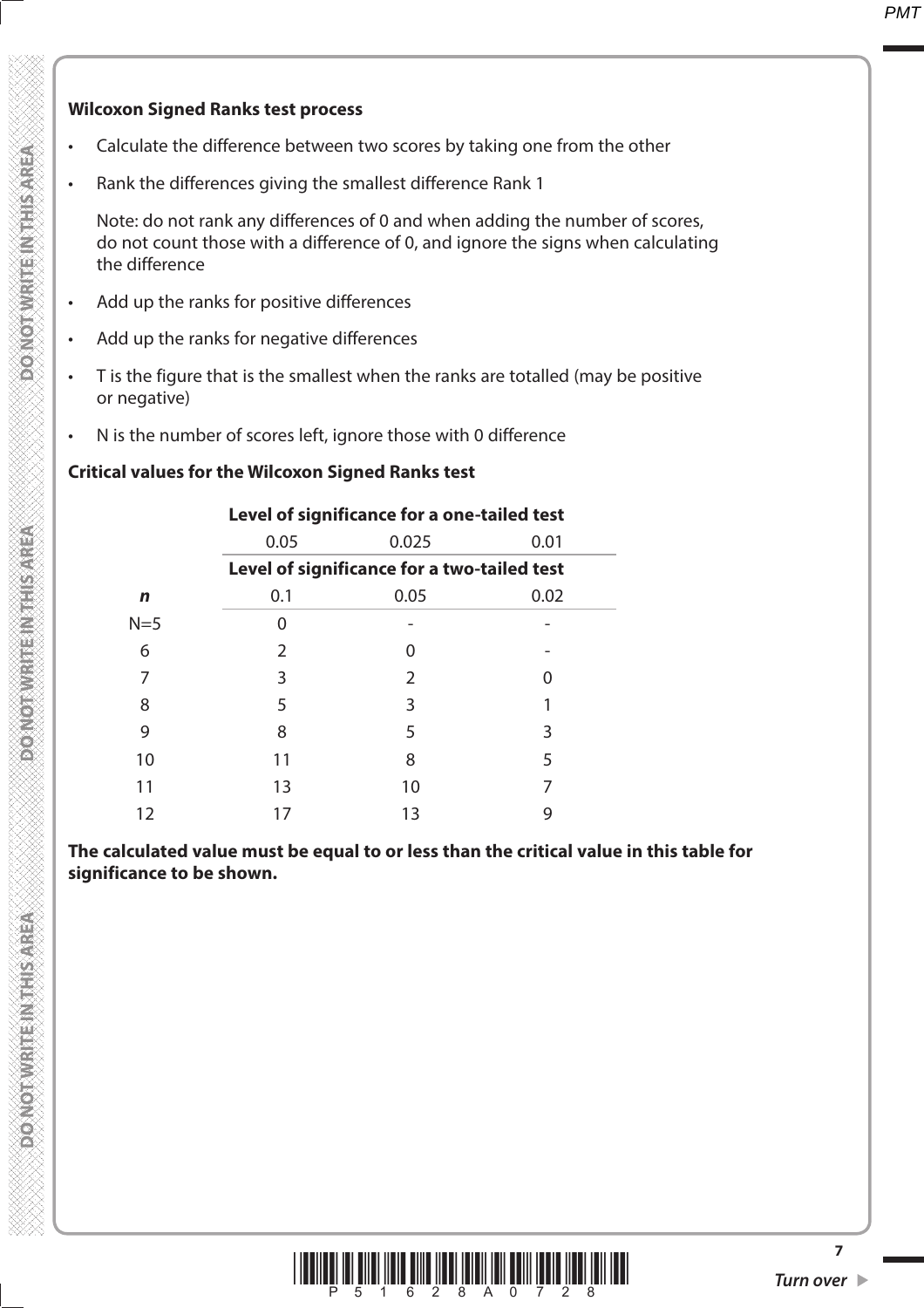|              | <b>Answer ALL questions.</b>                                          |
|--------------|-----------------------------------------------------------------------|
|              | <b>SECTION A: BIOLOGICAL PSYCHOLOGY</b>                               |
| $\mathbf{1}$ | You will have learned about the classic study by Raine et al. (1997). |
|              | Explain two strengths of Raine et al's (1997) study.                  |
|              | Strength 1                                                            |
|              |                                                                       |
|              |                                                                       |
|              |                                                                       |
|              |                                                                       |
|              |                                                                       |
|              |                                                                       |
|              |                                                                       |
|              | Strength 2                                                            |
|              |                                                                       |
|              |                                                                       |
|              |                                                                       |
|              |                                                                       |
|              |                                                                       |
|              |                                                                       |
|              | (Total for Question 1 = 4 marks)                                      |
|              |                                                                       |
|              |                                                                       |
|              |                                                                       |
|              |                                                                       |
|              |                                                                       |
|              |                                                                       |
|              |                                                                       |
|              |                                                                       |
|              |                                                                       |

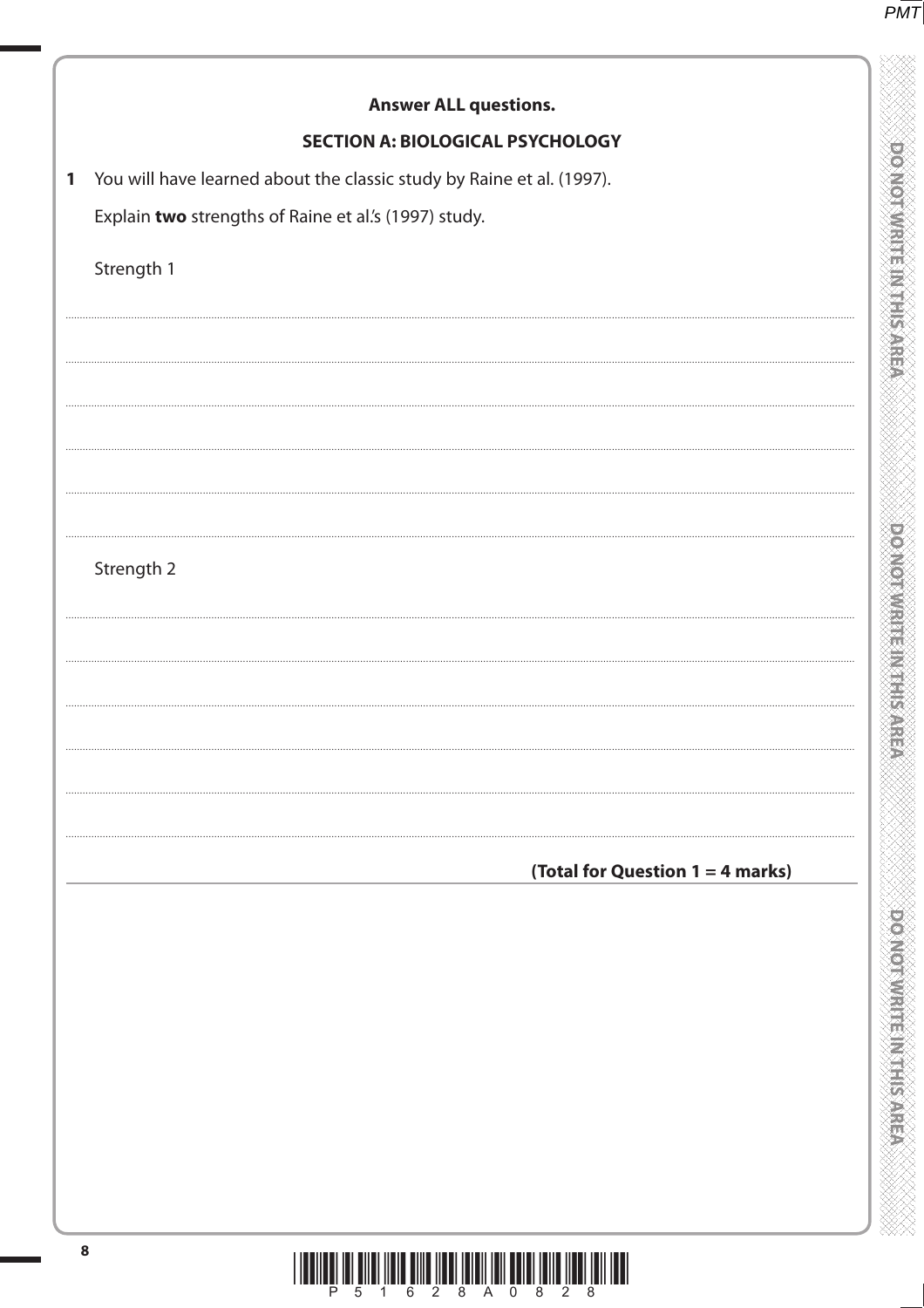| You were required to carry out a practical investigation in biological psychology.<br>(a) State the hypothesis for your practical investigation in biological psychology. |     |
|---------------------------------------------------------------------------------------------------------------------------------------------------------------------------|-----|
|                                                                                                                                                                           | (2) |
|                                                                                                                                                                           |     |
|                                                                                                                                                                           |     |
|                                                                                                                                                                           |     |
|                                                                                                                                                                           |     |
|                                                                                                                                                                           |     |
| (b) Describe one ethical consideration you accounted for during your practical                                                                                            |     |
| investigation in biological psychology.                                                                                                                                   | (2) |
|                                                                                                                                                                           |     |
|                                                                                                                                                                           |     |
|                                                                                                                                                                           |     |
|                                                                                                                                                                           |     |
|                                                                                                                                                                           |     |
| (c) Describe the outcome of your Spearman's rho test for your practical investigation                                                                                     |     |
| in biological psychology.                                                                                                                                                 | (2) |
|                                                                                                                                                                           |     |
|                                                                                                                                                                           |     |
|                                                                                                                                                                           |     |
|                                                                                                                                                                           |     |
|                                                                                                                                                                           |     |
|                                                                                                                                                                           |     |
|                                                                                                                                                                           |     |
|                                                                                                                                                                           |     |
|                                                                                                                                                                           |     |

**DO NOT WRITE IN THIS AREA** 

**ACRAMENTE IN THE ON GO** 

**DO NOT WRITE IN THIS AREA**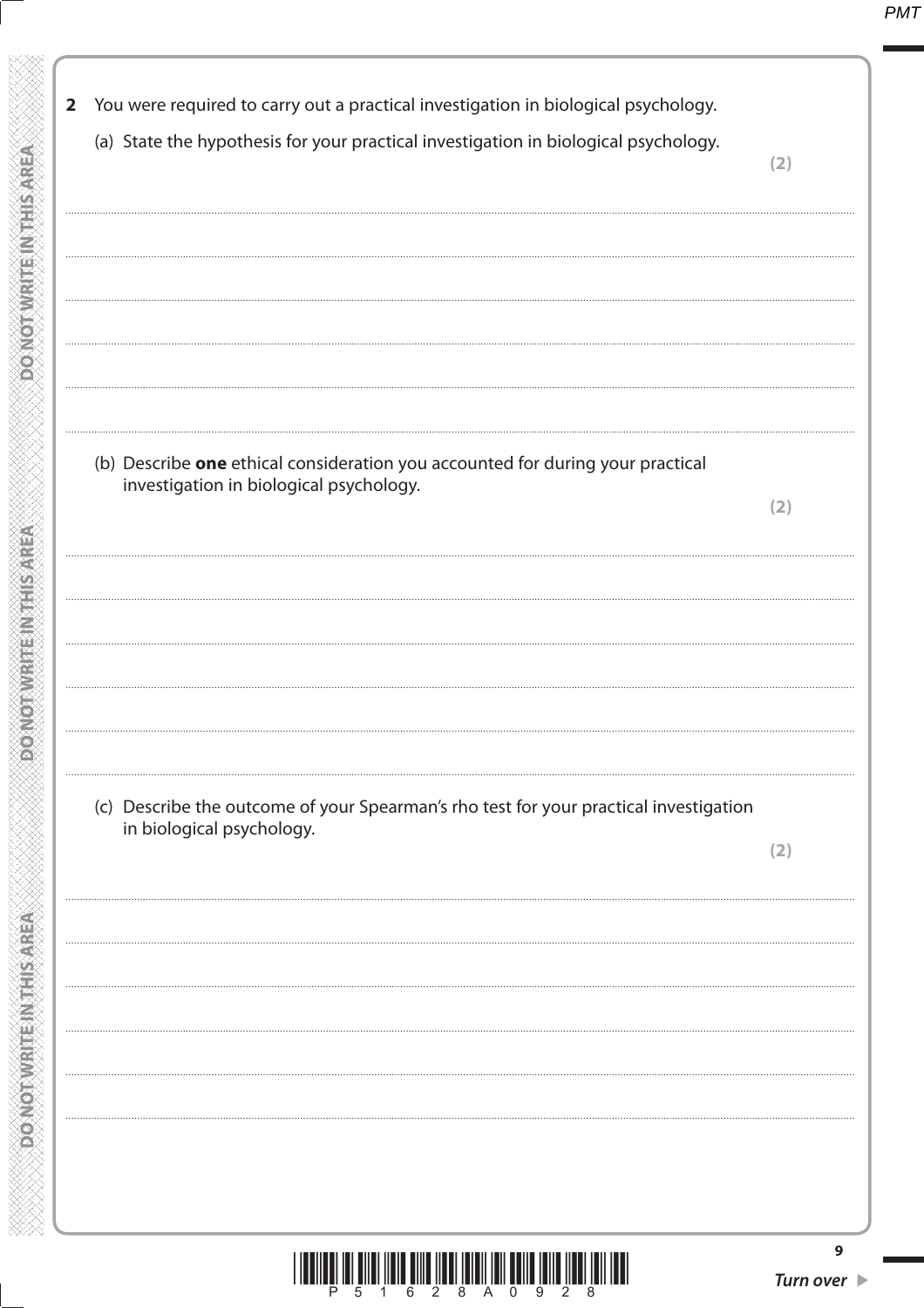|--|

| biological psychology. |                                   | (4) |
|------------------------|-----------------------------------|-----|
|                        |                                   |     |
|                        |                                   |     |
|                        |                                   |     |
|                        |                                   |     |
|                        |                                   |     |
|                        |                                   |     |
|                        |                                   |     |
|                        |                                   |     |
|                        |                                   |     |
|                        |                                   |     |
|                        |                                   |     |
|                        |                                   |     |
|                        |                                   |     |
|                        |                                   |     |
|                        |                                   |     |
|                        |                                   |     |
|                        | (Total for Question 2 = 10 marks) |     |
|                        |                                   |     |
|                        |                                   |     |
|                        |                                   |     |
|                        |                                   |     |
|                        |                                   |     |
|                        |                                   |     |
|                        |                                   |     |
|                        |                                   |     |
|                        |                                   |     |
|                        |                                   |     |
|                        |                                   |     |
|                        |                                   |     |
|                        |                                   |     |
|                        |                                   |     |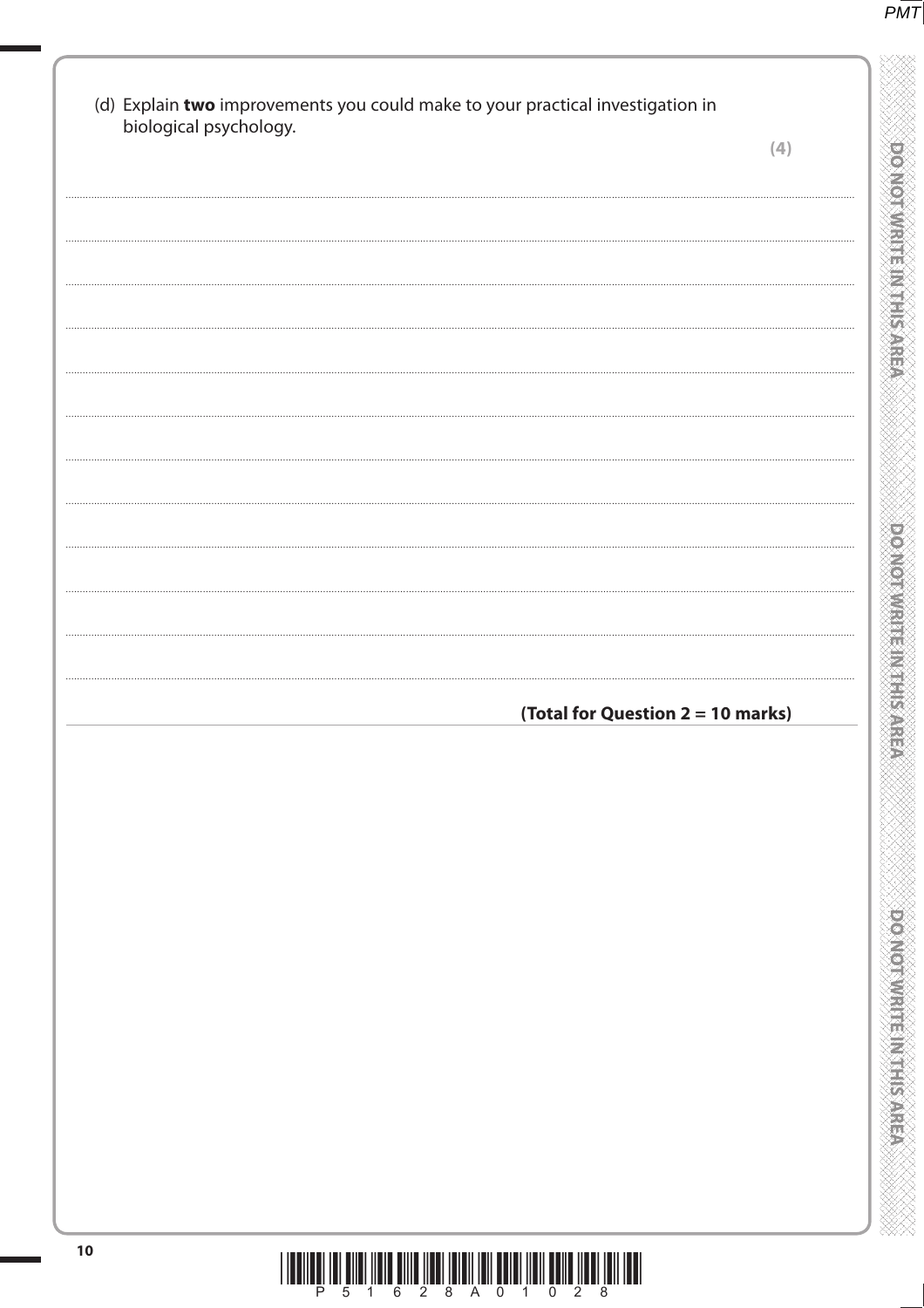| nursery staff. | children. She has pushed other children over, taken their toys, and has shouted at the | nursery staff. They informed Belinda's parents that Belinda is aggressive towards other |
|----------------|----------------------------------------------------------------------------------------|-----------------------------------------------------------------------------------------|
| behaviour.     | (a) Describe how Freud's psychodynamic theory could explain Belinda's aggressive       | (3)                                                                                     |
|                |                                                                                        |                                                                                         |
|                |                                                                                        |                                                                                         |
|                |                                                                                        |                                                                                         |
|                |                                                                                        |                                                                                         |
|                |                                                                                        |                                                                                         |
|                |                                                                                        |                                                                                         |
|                |                                                                                        |                                                                                         |
|                |                                                                                        |                                                                                         |
|                |                                                                                        |                                                                                         |
|                |                                                                                        |                                                                                         |
|                |                                                                                        |                                                                                         |
|                |                                                                                        |                                                                                         |
|                |                                                                                        |                                                                                         |
|                |                                                                                        |                                                                                         |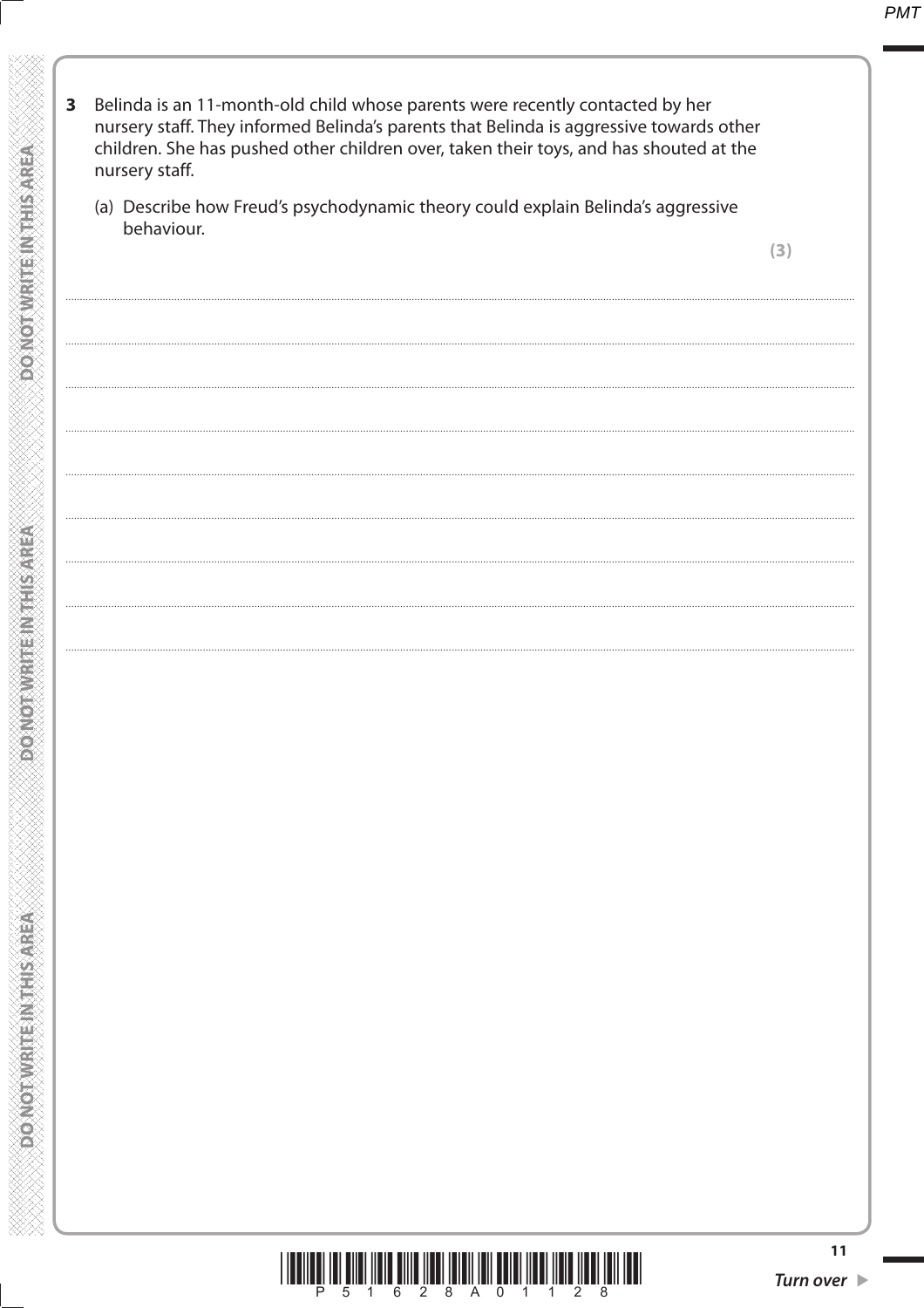| aggression.                      | (4) |
|----------------------------------|-----|
| Strength                         |     |
|                                  |     |
|                                  |     |
|                                  |     |
|                                  |     |
|                                  |     |
|                                  |     |
|                                  |     |
| Weakness                         |     |
|                                  |     |
|                                  |     |
|                                  |     |
|                                  |     |
|                                  |     |
|                                  |     |
| (Total for Question 3 = 7 marks) |     |
|                                  |     |
|                                  |     |
|                                  |     |
|                                  |     |
|                                  |     |
|                                  |     |
|                                  |     |
|                                  |     |
|                                  |     |
|                                  |     |
|                                  |     |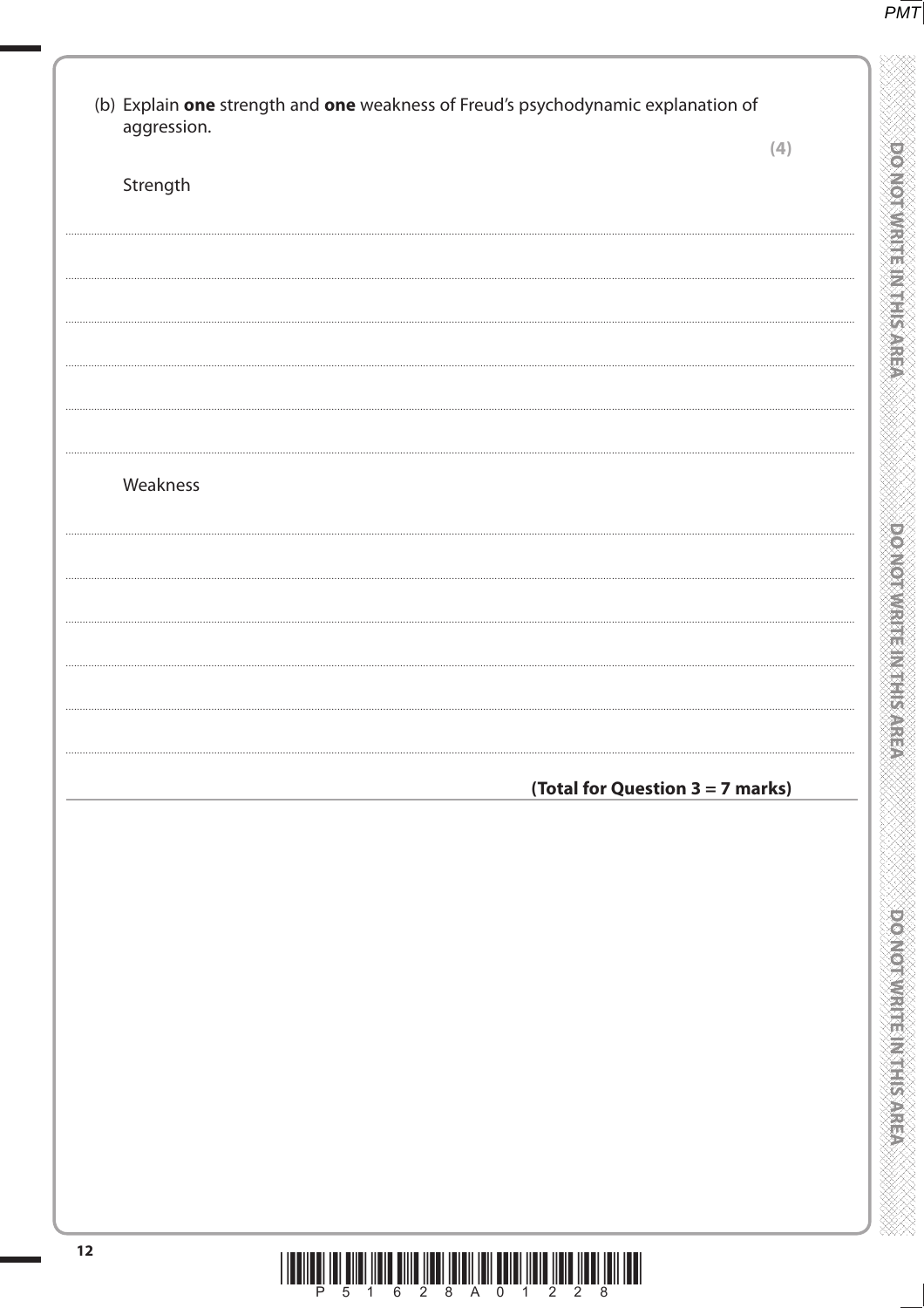|                                 | 4 Evaluate one adoption study that you have learned about in biological psychology. | (8) |
|---------------------------------|-------------------------------------------------------------------------------------|-----|
|                                 |                                                                                     |     |
| <b>VERVORALISMENT CONCO</b>     |                                                                                     |     |
|                                 |                                                                                     |     |
|                                 |                                                                                     |     |
|                                 |                                                                                     |     |
|                                 |                                                                                     |     |
|                                 |                                                                                     |     |
| <b>POSTORY IS A PROPERTY</b>    |                                                                                     |     |
|                                 |                                                                                     |     |
|                                 |                                                                                     |     |
|                                 |                                                                                     |     |
|                                 |                                                                                     |     |
|                                 |                                                                                     |     |
|                                 |                                                                                     |     |
|                                 |                                                                                     |     |
|                                 |                                                                                     |     |
| <b>REPRESENTED CONSTRUCTION</b> | <br>                                                                                |     |
|                                 |                                                                                     |     |
|                                 |                                                                                     |     |
|                                 |                                                                                     | 13  |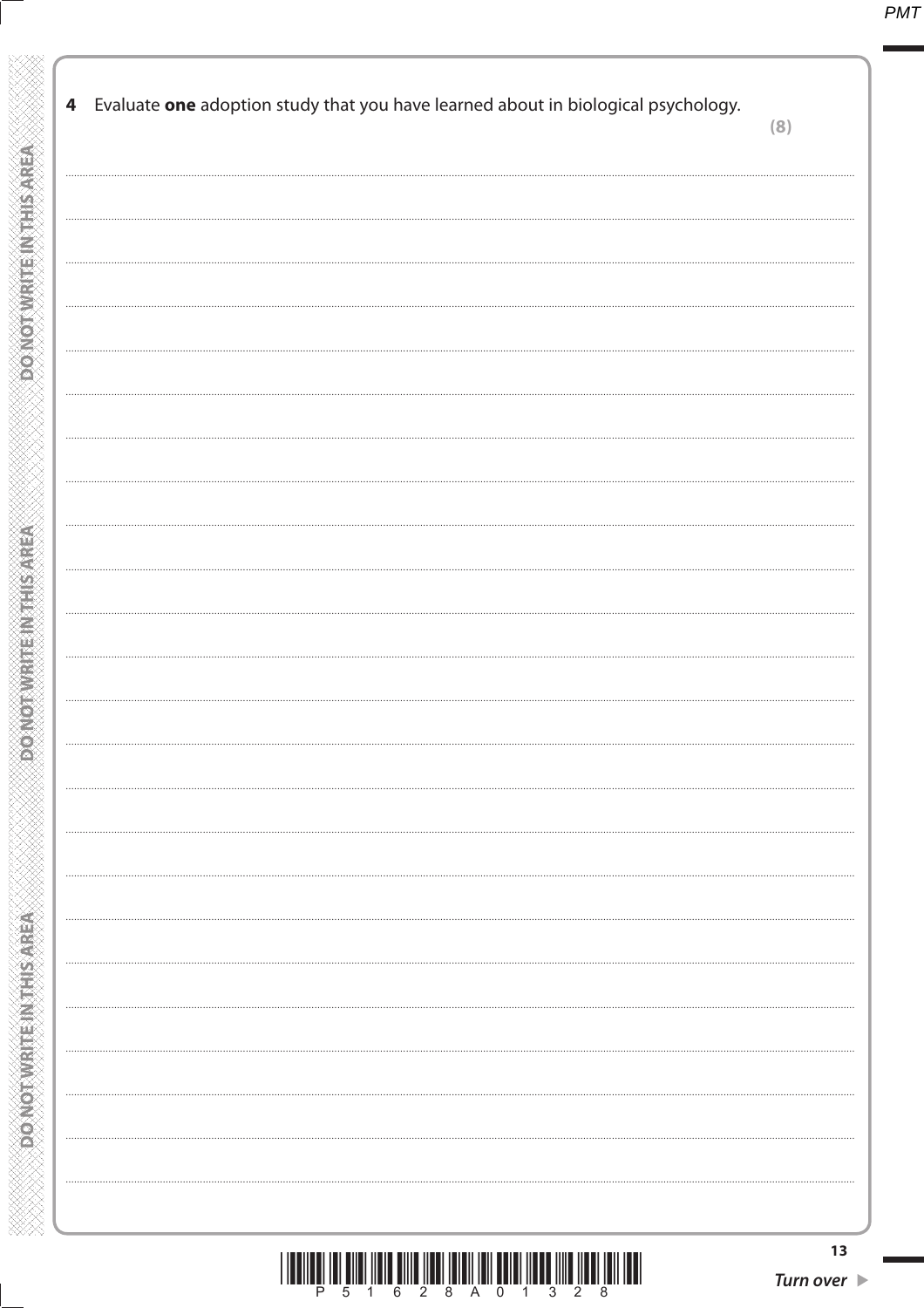| (Total for Question 4 = 8 marks) | policialisticalistical          |
|----------------------------------|---------------------------------|
|                                  |                                 |
|                                  |                                 |
|                                  |                                 |
|                                  |                                 |
|                                  | <b>CONGRESS CONSTRUCTION</b>    |
|                                  |                                 |
|                                  |                                 |
|                                  | <b>DONION MINISTER PROPERTY</b> |
| .                                |                                 |
|                                  |                                 |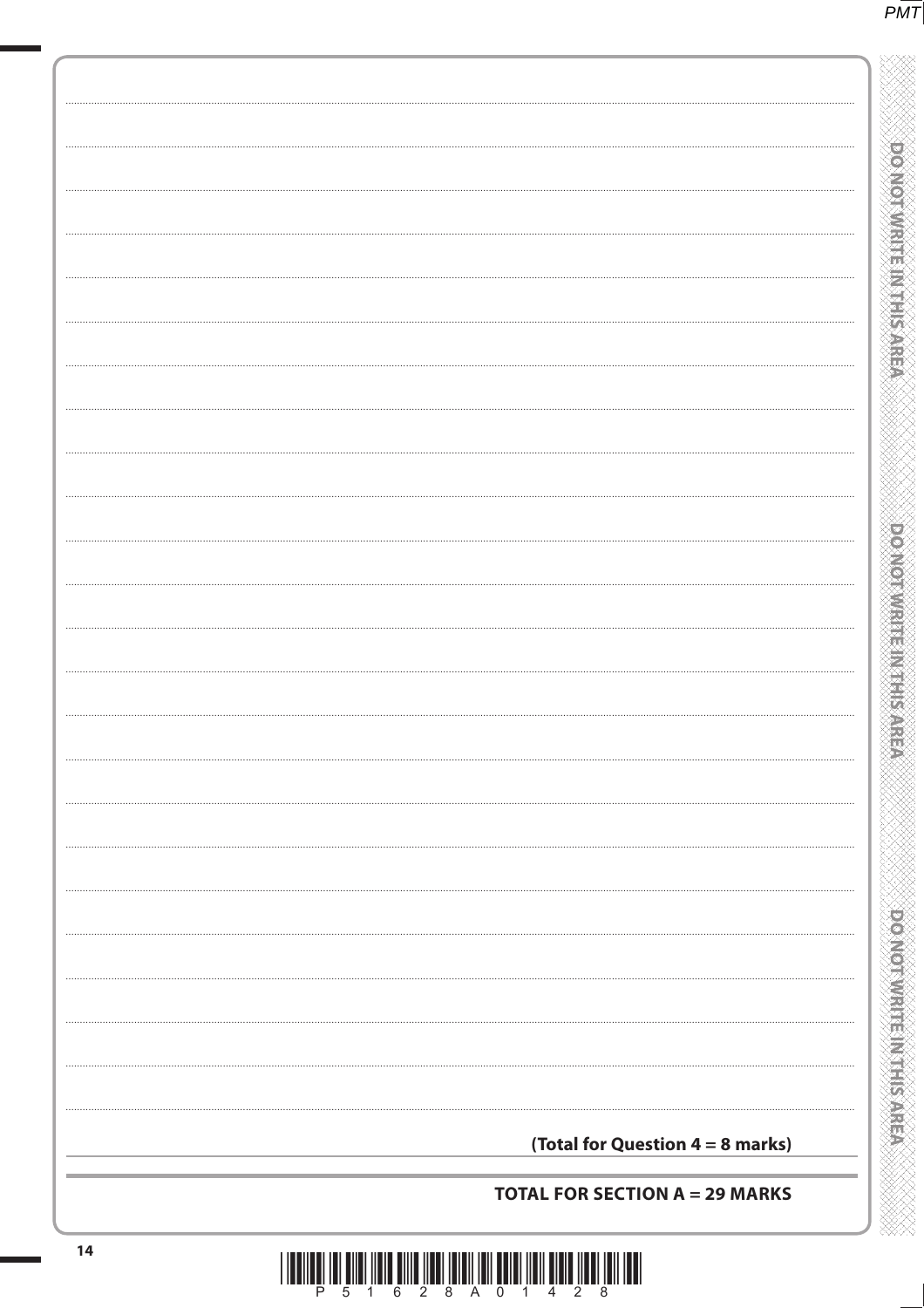| <b>SECTION B: LEARNING THEORIES</b>                                                                                                                      |     |
|----------------------------------------------------------------------------------------------------------------------------------------------------------|-----|
| Malcolm carried out a non-participant observation in a local nursery to find out<br>5<br>whether older children or younger children are more aggressive. |     |
| (a) Describe non-participant observation as a human research method.                                                                                     | (3) |
|                                                                                                                                                          |     |
|                                                                                                                                                          |     |
|                                                                                                                                                          |     |
|                                                                                                                                                          |     |
|                                                                                                                                                          |     |
|                                                                                                                                                          |     |
|                                                                                                                                                          |     |
|                                                                                                                                                          |     |
|                                                                                                                                                          |     |
| (b) Describe how Malcolm could use event sampling in his non-participant<br>observation at the local nursery.                                            |     |
|                                                                                                                                                          | (2) |
|                                                                                                                                                          |     |
|                                                                                                                                                          |     |
|                                                                                                                                                          |     |
|                                                                                                                                                          |     |
|                                                                                                                                                          |     |
|                                                                                                                                                          |     |
|                                                                                                                                                          |     |
|                                                                                                                                                          |     |
|                                                                                                                                                          |     |
|                                                                                                                                                          |     |

**DONOTWRITE INTHIS AREA** 

**DONOTWRITEINTHISAREA** 

**DO NOTWRITEINTHIS AREA**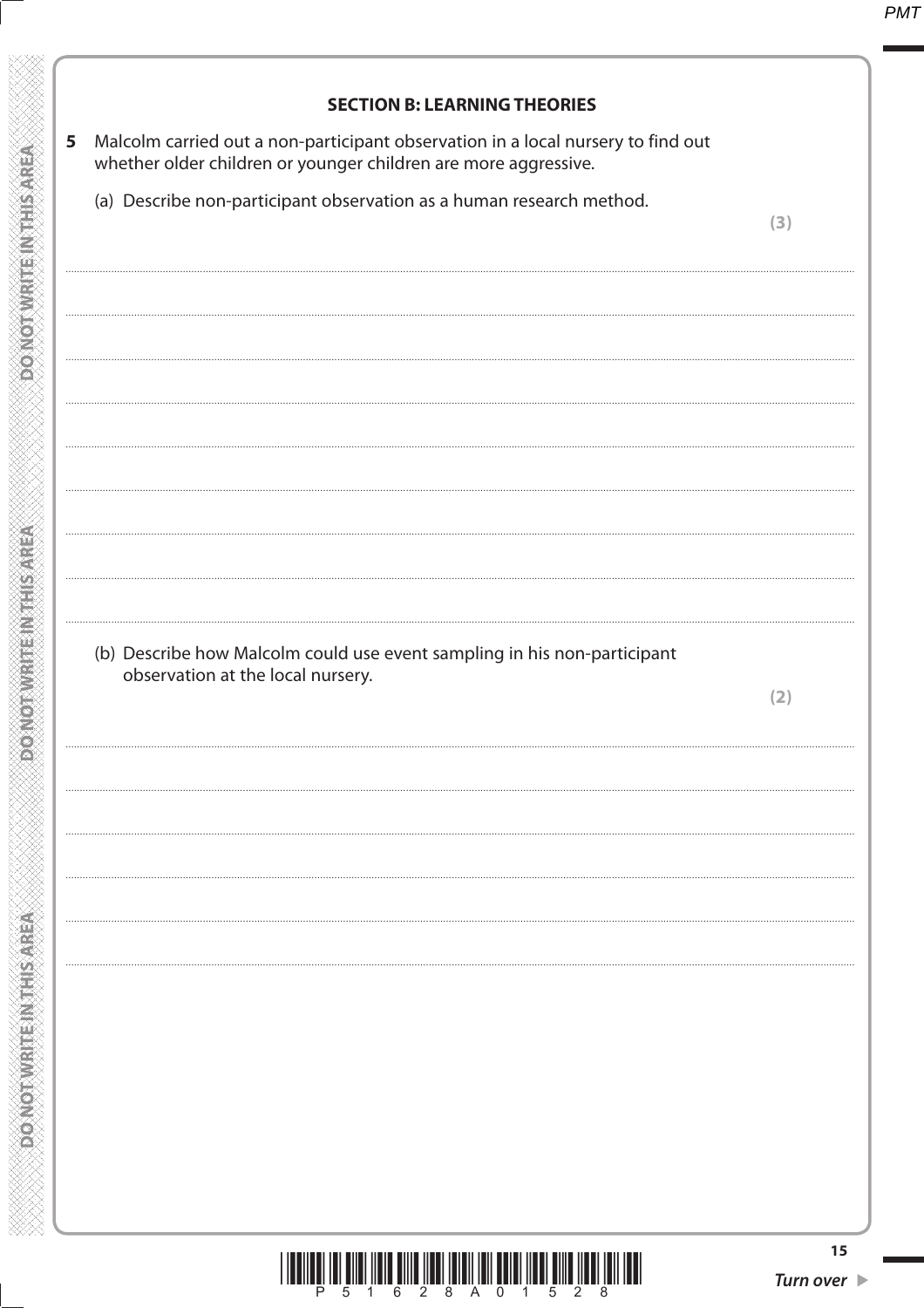Malcolm observed 12 children from the local nursery:

- six children aged one to two years old (Group A)
- six children aged three to four years old (Group B).

The results of Malcolm's observation are shown in **Table 1**.

| Group<br>A     | <b>Number of aggressive acts</b><br>observed for children aged<br>one to two years old | <b>Group</b><br>B | <b>Number of aggressive acts</b><br>observed for children aged<br>three to four years old |
|----------------|----------------------------------------------------------------------------------------|-------------------|-------------------------------------------------------------------------------------------|
|                | 11                                                                                     |                   | 22                                                                                        |
| $\overline{2}$ | 14                                                                                     | $\overline{2}$    | 15                                                                                        |
| 3              | 15                                                                                     | 3                 | 18                                                                                        |
| 4              | 7                                                                                      | 4                 | 17                                                                                        |
| 5              | 7                                                                                      | 5                 | 24                                                                                        |
| 6              | 6                                                                                      | 6                 | 24                                                                                        |
|                | Mean score $=$ 10                                                                      |                   | Mean score $= 20$                                                                         |

#### **Table 1**

 (c) Calculate the median number of aggressive acts observed for children aged one to two years old (Group A).

**(1)** 

#### **SPACE FOR CALCULATIONS**

Median number of aggressive acts observed for children aged one to two years old (Group A) ..........

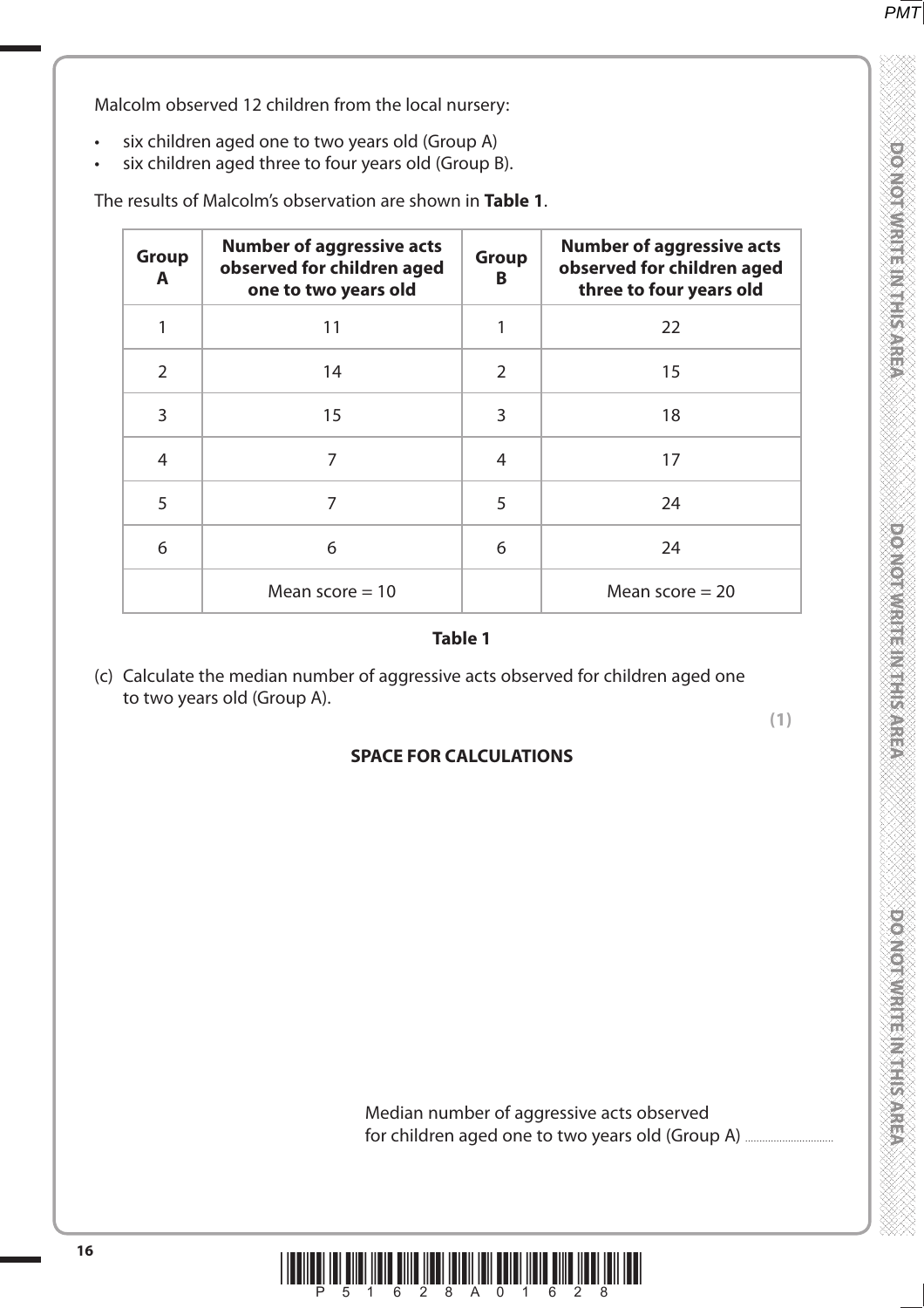



**POINOT WRITEIN THIS AREA** 

**DOATORWEIGHNEEP** 

**BONOT WRITEIN THIS AREA**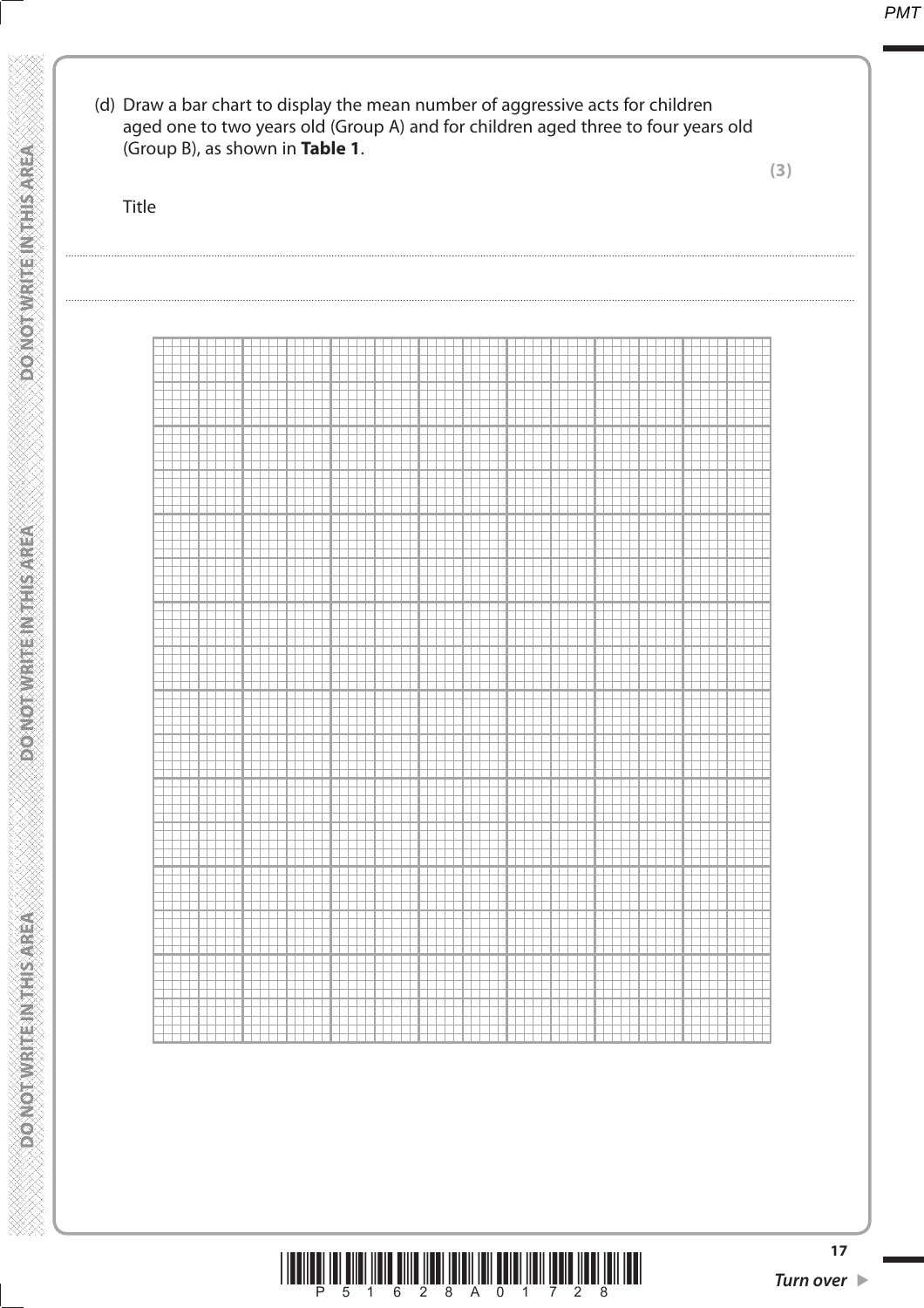| (e) Explain one participant variable that Malcolm could have controlled for when<br>planning his observation at the local nursery. |                                   |
|------------------------------------------------------------------------------------------------------------------------------------|-----------------------------------|
|                                                                                                                                    | (2)                               |
|                                                                                                                                    |                                   |
|                                                                                                                                    |                                   |
|                                                                                                                                    |                                   |
|                                                                                                                                    |                                   |
|                                                                                                                                    |                                   |
|                                                                                                                                    |                                   |
|                                                                                                                                    | (Total for Question 5 = 11 marks) |
|                                                                                                                                    |                                   |
|                                                                                                                                    |                                   |
|                                                                                                                                    |                                   |
|                                                                                                                                    |                                   |
|                                                                                                                                    |                                   |
|                                                                                                                                    |                                   |
|                                                                                                                                    |                                   |
|                                                                                                                                    |                                   |
|                                                                                                                                    |                                   |
|                                                                                                                                    |                                   |
|                                                                                                                                    |                                   |
|                                                                                                                                    |                                   |
|                                                                                                                                    |                                   |
|                                                                                                                                    |                                   |
|                                                                                                                                    |                                   |
|                                                                                                                                    |                                   |
|                                                                                                                                    |                                   |
|                                                                                                                                    |                                   |
|                                                                                                                                    |                                   |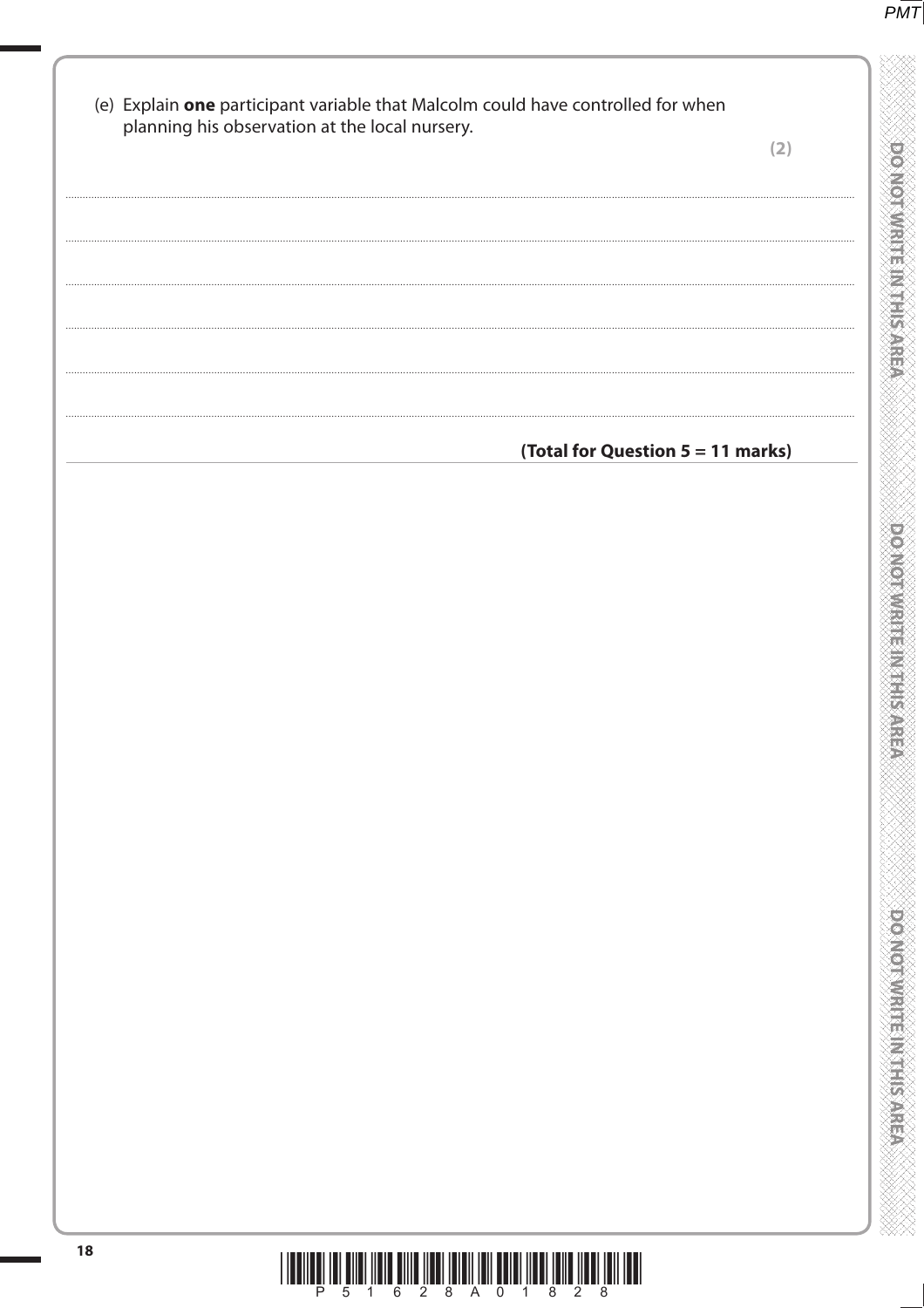| could use with Matilda. |                                  |
|-------------------------|----------------------------------|
|                         |                                  |
|                         |                                  |
|                         |                                  |
|                         |                                  |
|                         |                                  |
|                         |                                  |
|                         |                                  |
|                         |                                  |
|                         |                                  |
|                         |                                  |
|                         |                                  |
|                         | (Total for Question 6 = 4 marks) |
|                         |                                  |
|                         |                                  |
|                         |                                  |
|                         |                                  |
|                         |                                  |
|                         |                                  |
|                         |                                  |
|                         |                                  |

Matilda has been diagnosed with a phobia of buttons. She has been undergoing

Describe one treatment, other than systematic desensitisation, that the therapist

Her therapist has decided to try an alternative treatment for her phobia.

systematic desensitisation therapy for three months, which has been unsuccessful.

6

**DONOT WRITEIN THIS AREA** 

**DO NOT WRITE IN THIS AREA** 

**DO NOT WRITE IN THIS AREA** 

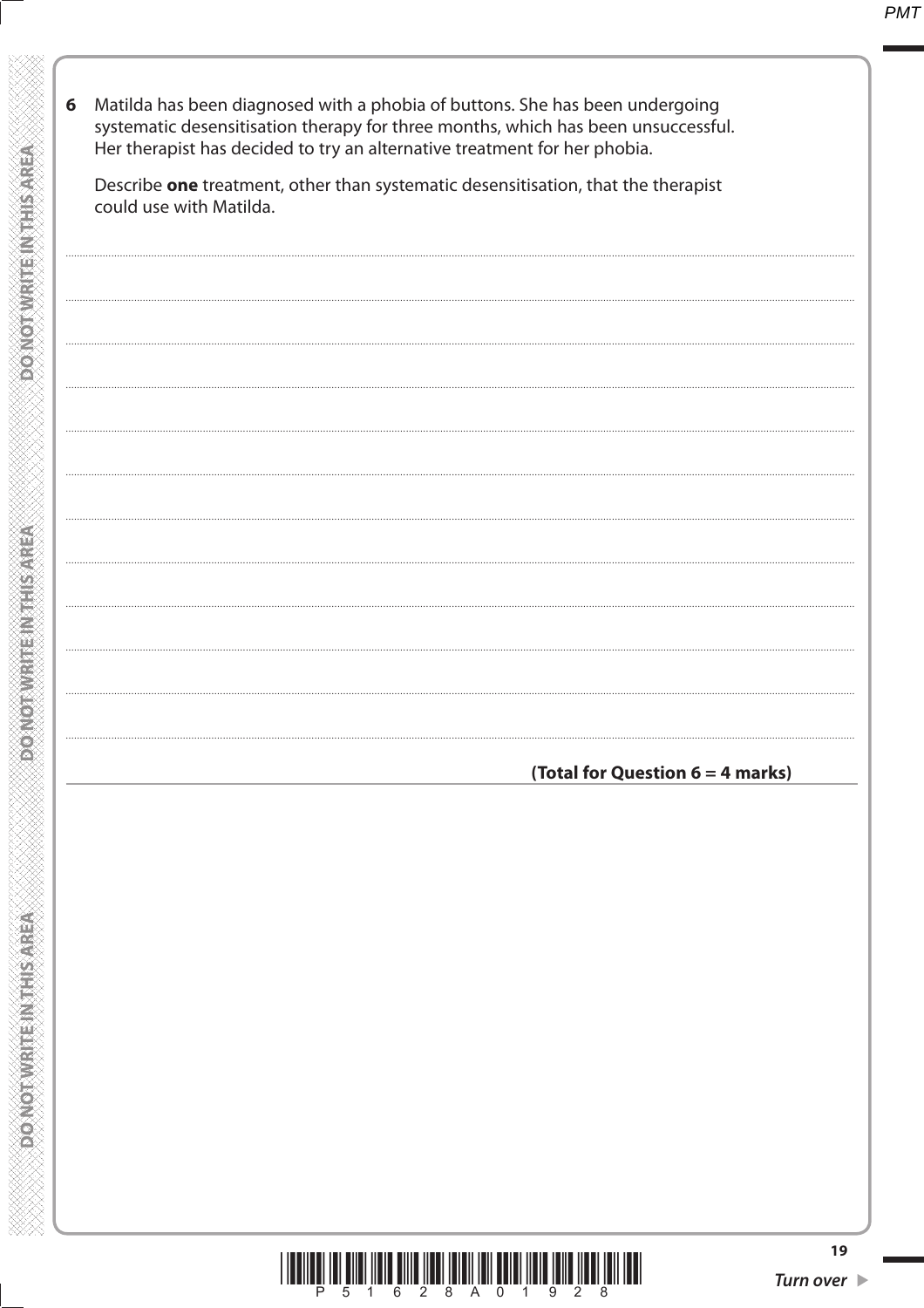|             | (a) Describe content analysis as a research method used in psychology.    | (4) |
|-------------|---------------------------------------------------------------------------|-----|
|             |                                                                           |     |
|             |                                                                           |     |
|             |                                                                           |     |
|             |                                                                           |     |
|             |                                                                           |     |
|             |                                                                           |     |
|             |                                                                           |     |
|             |                                                                           |     |
|             |                                                                           |     |
|             |                                                                           |     |
|             |                                                                           |     |
|             |                                                                           |     |
| psychology. | (b) Explain one weakness of content analysis as a research method used in |     |
|             |                                                                           | 21  |
|             |                                                                           |     |
|             |                                                                           |     |
|             |                                                                           |     |
|             |                                                                           |     |
|             |                                                                           |     |
|             | (Total for Question 7 = 6 marks)                                          |     |
|             |                                                                           |     |
|             |                                                                           |     |
|             |                                                                           |     |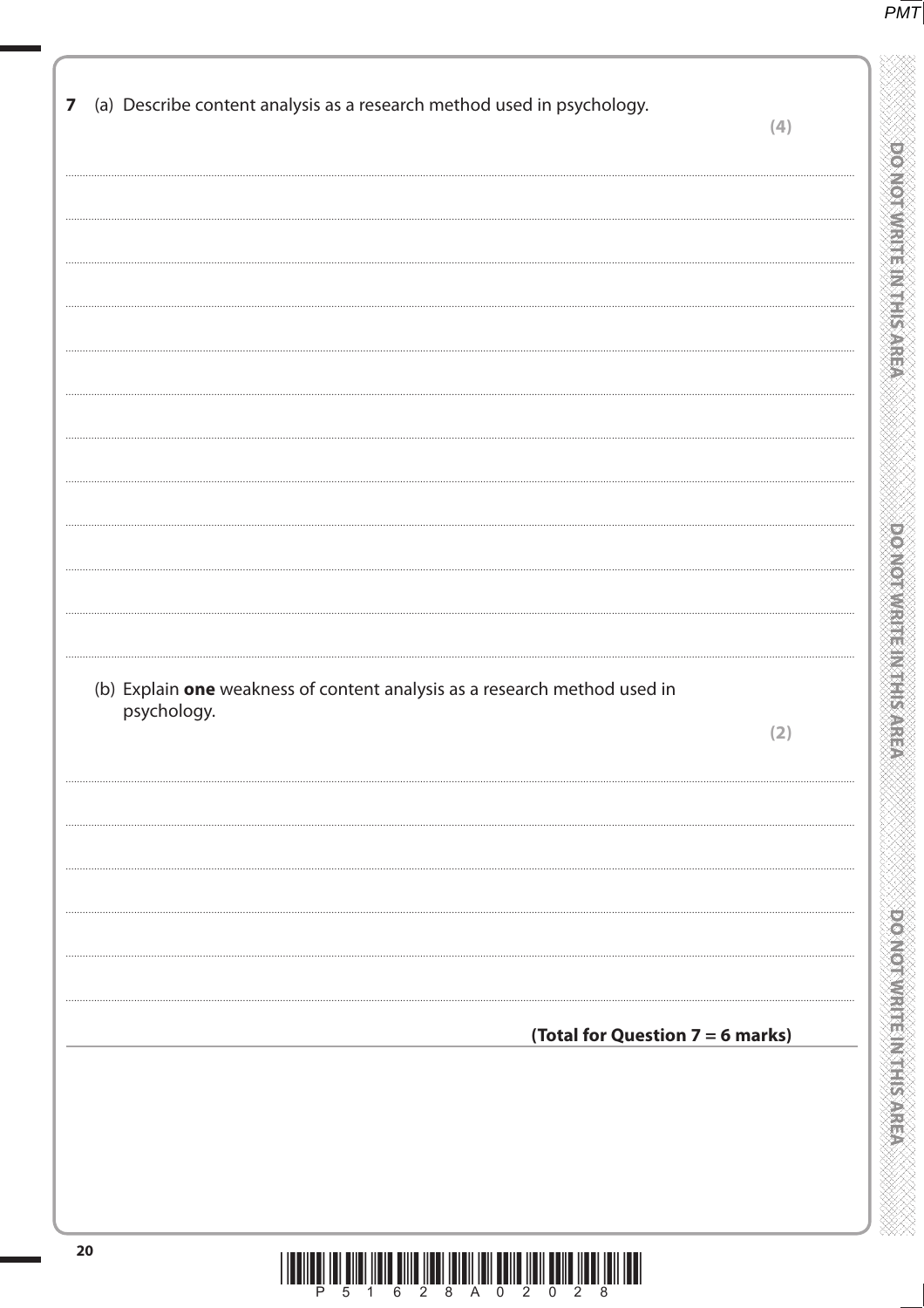| Evaluate the classic study by Watson and Rayner (1920) Little Albert. | (8) |
|-----------------------------------------------------------------------|-----|
|                                                                       |     |
|                                                                       |     |
|                                                                       |     |
|                                                                       |     |
|                                                                       |     |
|                                                                       |     |
|                                                                       |     |
|                                                                       |     |
|                                                                       |     |
|                                                                       |     |
|                                                                       |     |
|                                                                       |     |
|                                                                       |     |
|                                                                       |     |
|                                                                       |     |
|                                                                       |     |
|                                                                       |     |
|                                                                       |     |
|                                                                       |     |
|                                                                       |     |
|                                                                       |     |
|                                                                       |     |
|                                                                       |     |
|                                                                       |     |
|                                                                       |     |
|                                                                       |     |
|                                                                       |     |
|                                                                       |     |
|                                                                       |     |
|                                                                       |     |
|                                                                       |     |
|                                                                       |     |
|                                                                       |     |
|                                                                       |     |
|                                                                       |     |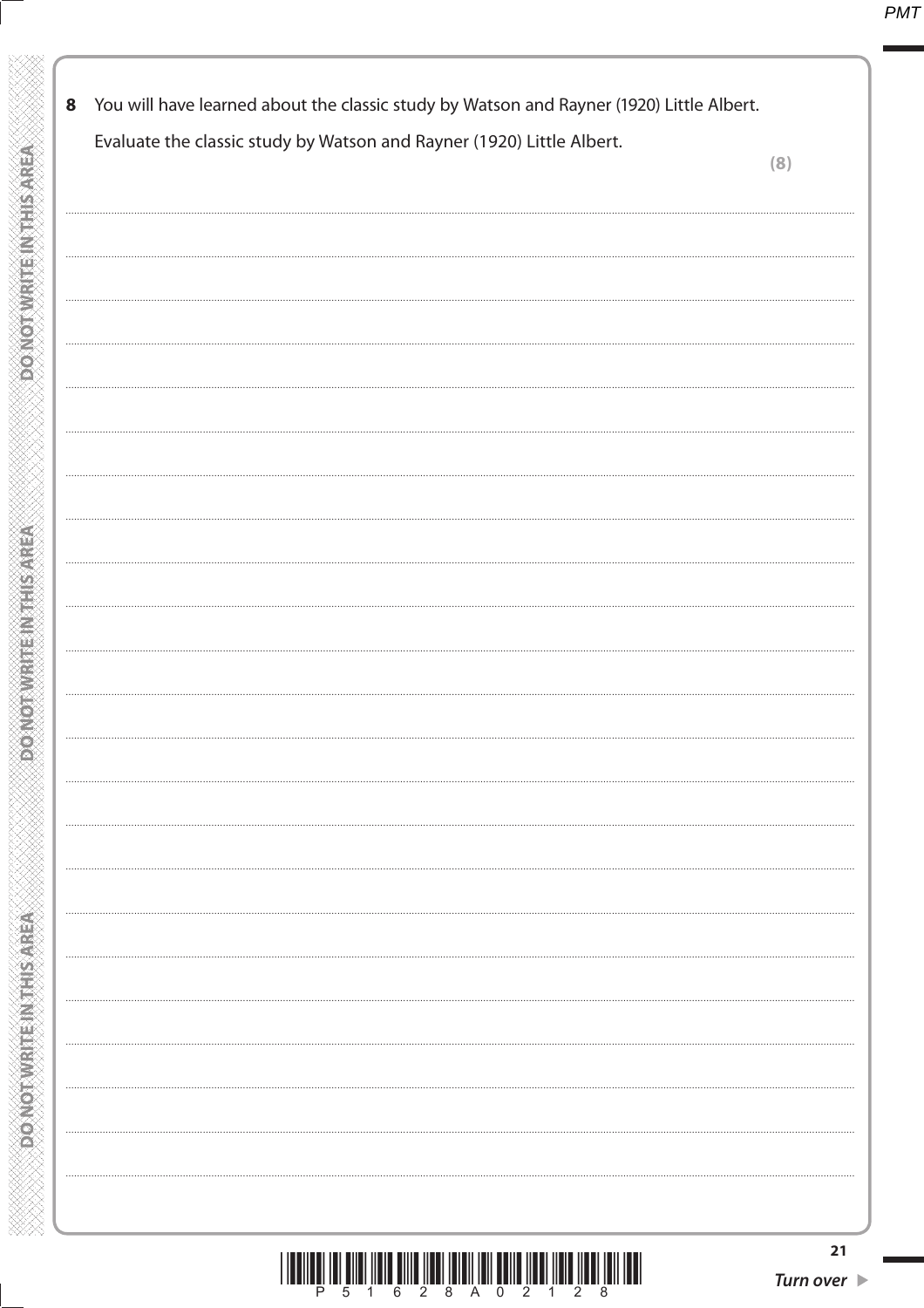| .                                     |  |
|---------------------------------------|--|
|                                       |  |
|                                       |  |
|                                       |  |
|                                       |  |
|                                       |  |
|                                       |  |
|                                       |  |
|                                       |  |
|                                       |  |
|                                       |  |
|                                       |  |
|                                       |  |
|                                       |  |
|                                       |  |
|                                       |  |
|                                       |  |
|                                       |  |
|                                       |  |
|                                       |  |
|                                       |  |
|                                       |  |
|                                       |  |
|                                       |  |
|                                       |  |
|                                       |  |
|                                       |  |
|                                       |  |
|                                       |  |
| (Total for Question 8 = 8 marks)      |  |
| <b>TOTAL FOR SECTION B = 29 MARKS</b> |  |
| 22                                    |  |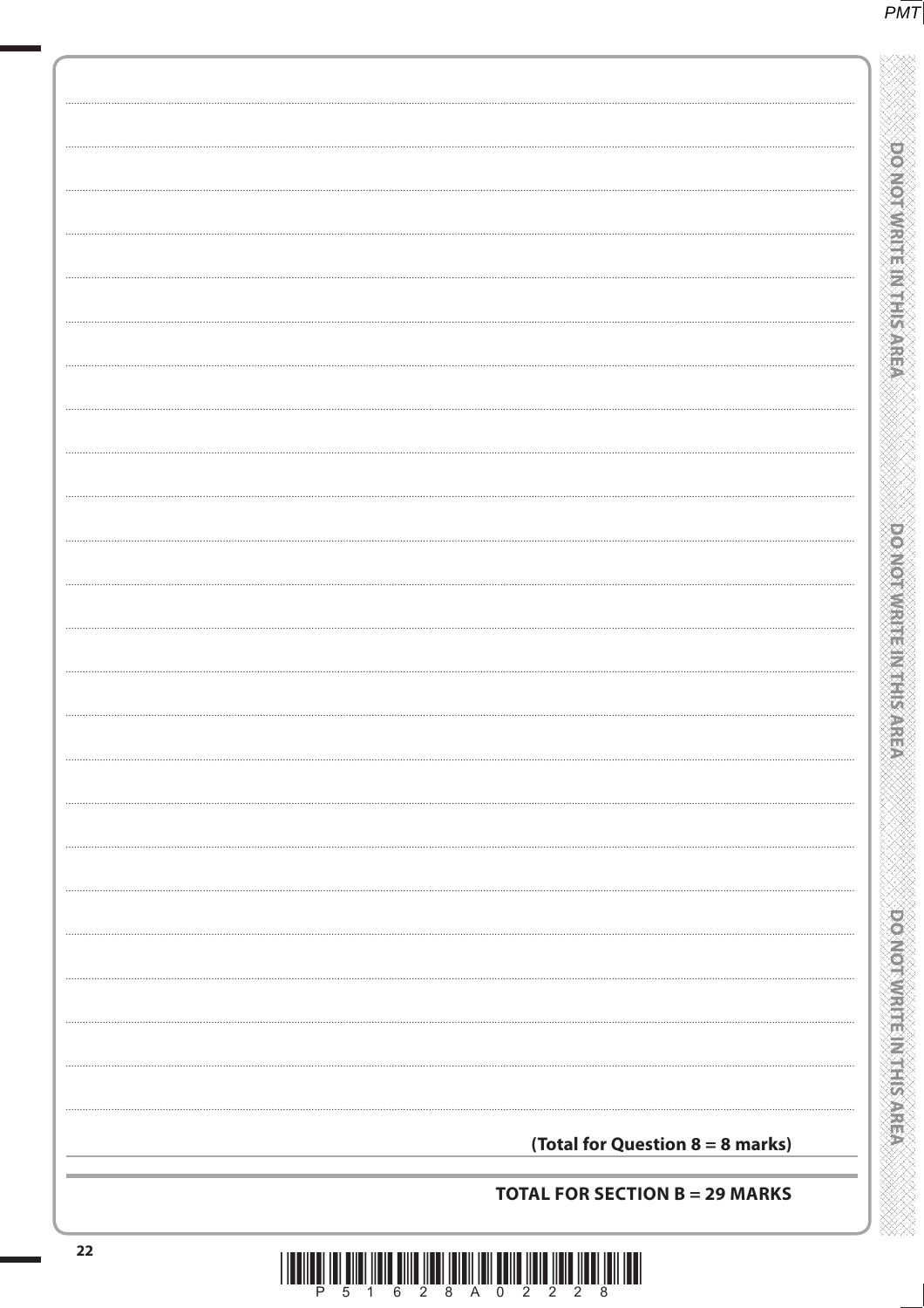# **SECTION C** Harrison and two of his friends were arrested for fighting whilst watching their local  $\boldsymbol{9}$ football club play against a rival team. During the fight Harrison's friends cheered him on and encouraged him to fight supporters from the opposing team. Harrison was arrested by the police and did not see the rest of the football match. Evaluate how operant conditioning and brain functioning could explain Harrison's aggressive behaviour. You must make reference to the context in your answer.  $(12)$

**REINSIENNE IN SUNDRONG** 

**DONOT WRITERNITIS AREA** 

**ASSISTED MARKED MARKED AND** 

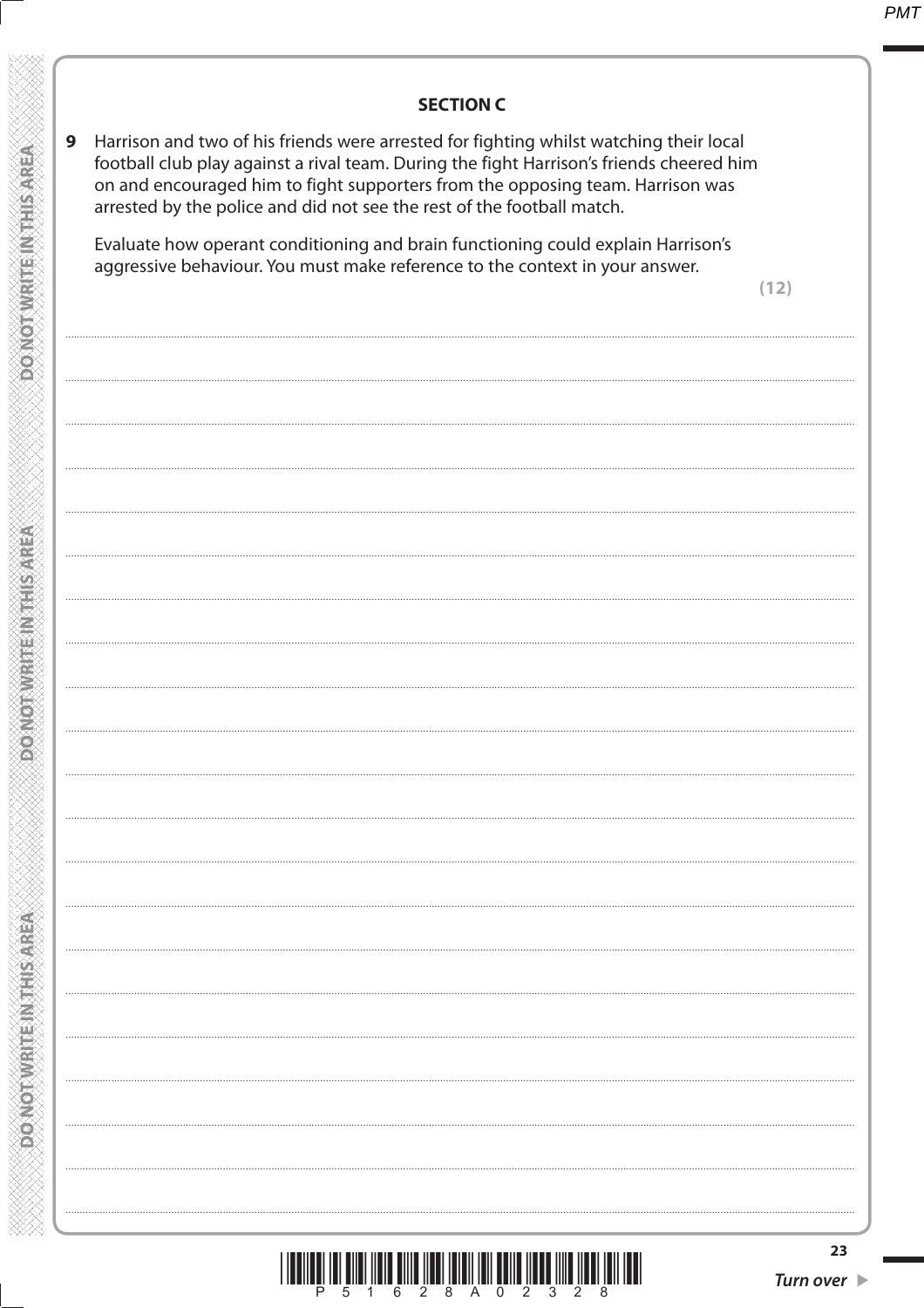|    |  | <b>DOONOGRAPH ENGINEERING</b>   |
|----|--|---------------------------------|
|    |  |                                 |
|    |  |                                 |
|    |  |                                 |
|    |  |                                 |
|    |  |                                 |
|    |  |                                 |
|    |  |                                 |
|    |  |                                 |
|    |  |                                 |
|    |  |                                 |
|    |  |                                 |
|    |  |                                 |
|    |  | <b>DONOMIA BEAM STATE</b>       |
|    |  |                                 |
|    |  |                                 |
|    |  |                                 |
|    |  |                                 |
|    |  |                                 |
|    |  |                                 |
|    |  |                                 |
|    |  | .                               |
|    |  |                                 |
|    |  |                                 |
|    |  |                                 |
|    |  |                                 |
|    |  |                                 |
|    |  | <b>PONICIAL MERICAN RATIONS</b> |
|    |  |                                 |
|    |  |                                 |
|    |  |                                 |
| 24 |  |                                 |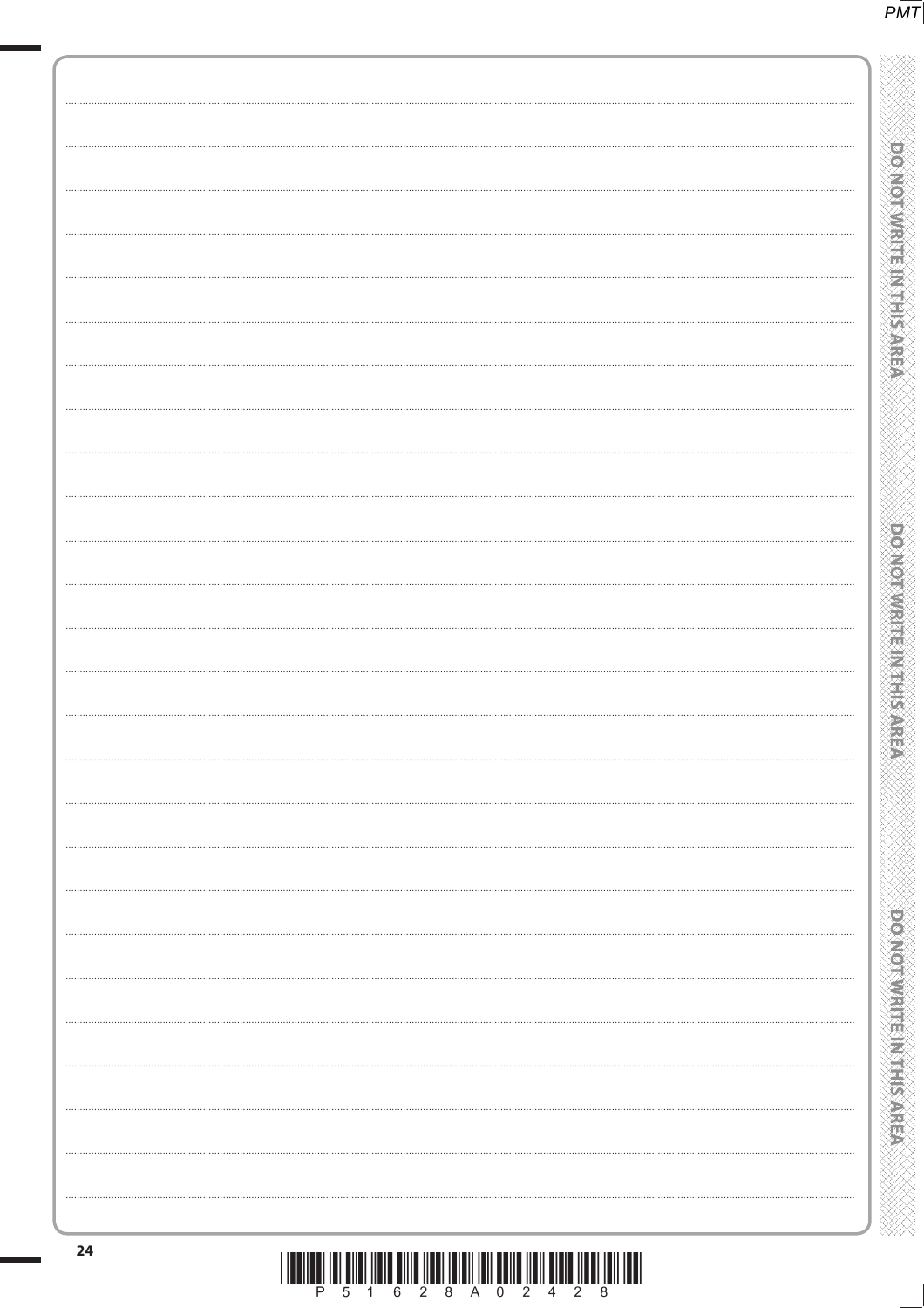| $\ddot{\bullet}$               |                                       |
|--------------------------------|---------------------------------------|
|                                |                                       |
|                                |                                       |
|                                |                                       |
|                                |                                       |
|                                |                                       |
|                                |                                       |
|                                |                                       |
|                                |                                       |
|                                |                                       |
|                                |                                       |
|                                |                                       |
|                                |                                       |
|                                |                                       |
|                                |                                       |
|                                |                                       |
|                                |                                       |
|                                |                                       |
|                                |                                       |
|                                |                                       |
|                                |                                       |
|                                |                                       |
|                                |                                       |
|                                |                                       |
|                                |                                       |
|                                |                                       |
|                                |                                       |
|                                |                                       |
|                                |                                       |
|                                |                                       |
|                                |                                       |
|                                |                                       |
|                                |                                       |
|                                |                                       |
|                                |                                       |
|                                |                                       |
|                                |                                       |
|                                |                                       |
|                                |                                       |
|                                |                                       |
|                                |                                       |
|                                |                                       |
|                                |                                       |
|                                |                                       |
|                                |                                       |
|                                |                                       |
|                                |                                       |
|                                |                                       |
|                                |                                       |
|                                |                                       |
|                                |                                       |
|                                |                                       |
|                                |                                       |
|                                |                                       |
|                                |                                       |
|                                |                                       |
|                                |                                       |
|                                |                                       |
|                                |                                       |
|                                |                                       |
|                                |                                       |
|                                | (Total for Question 9 = 12 marks)     |
|                                |                                       |
|                                |                                       |
|                                |                                       |
|                                | <b>TOTAL FOR SECTION C = 12 MARKS</b> |
| <b>AFRICA PRINCIPALISATION</b> | <b>TOTAL FOR PAPER = 70 MARKS</b>     |
|                                |                                       |
|                                |                                       |
|                                |                                       |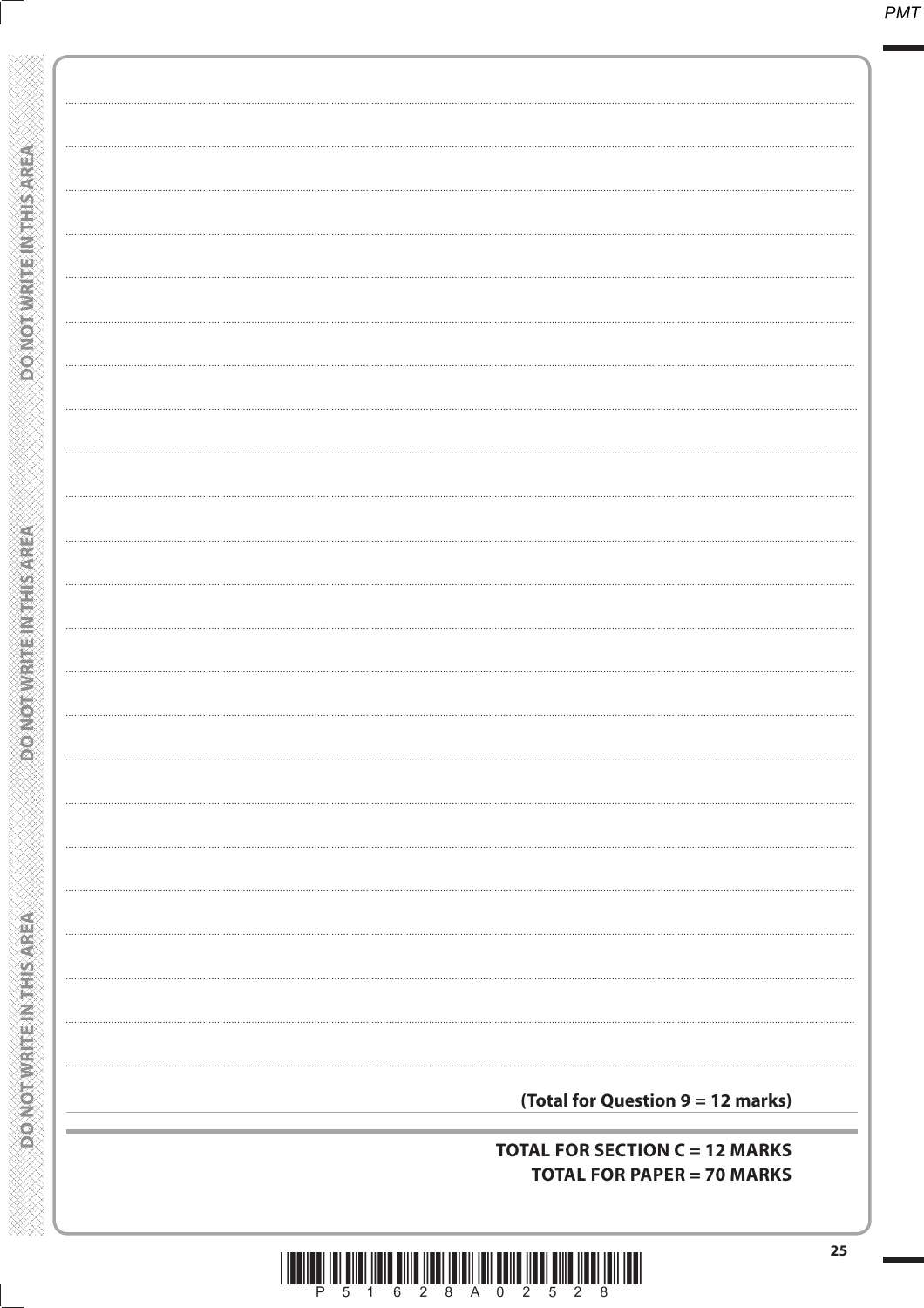DONOTWRITEINTHIS AREA

DOMOTIVE IF IN THE AREA

**DONOTWRITISM RISAREA** 

XXXX

**BLANK PAGE** 

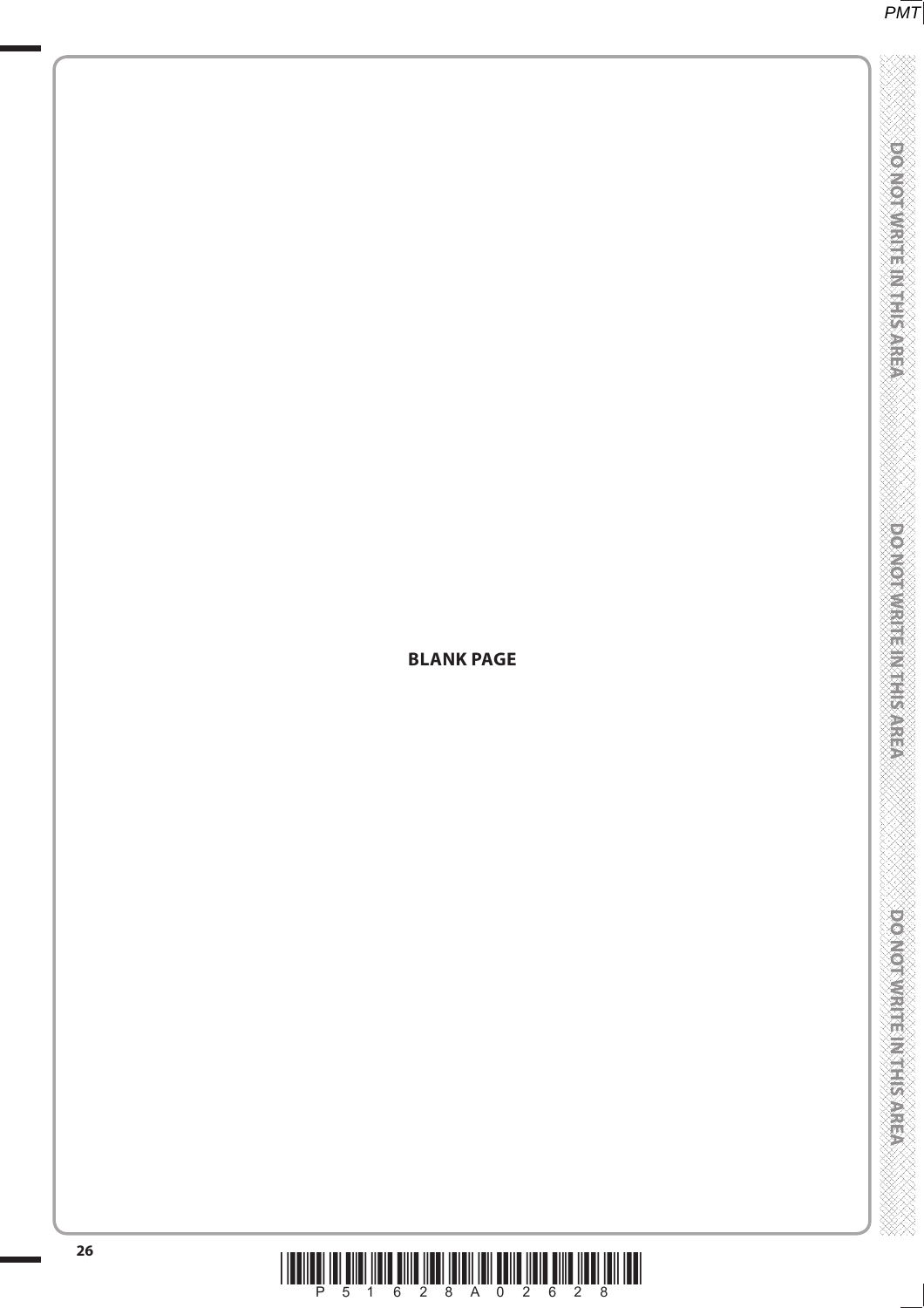**DOMOTIVILITE INTHIS AREA** 

**WWWWWWWWWWWWWW** 

**BLANK PAGE**